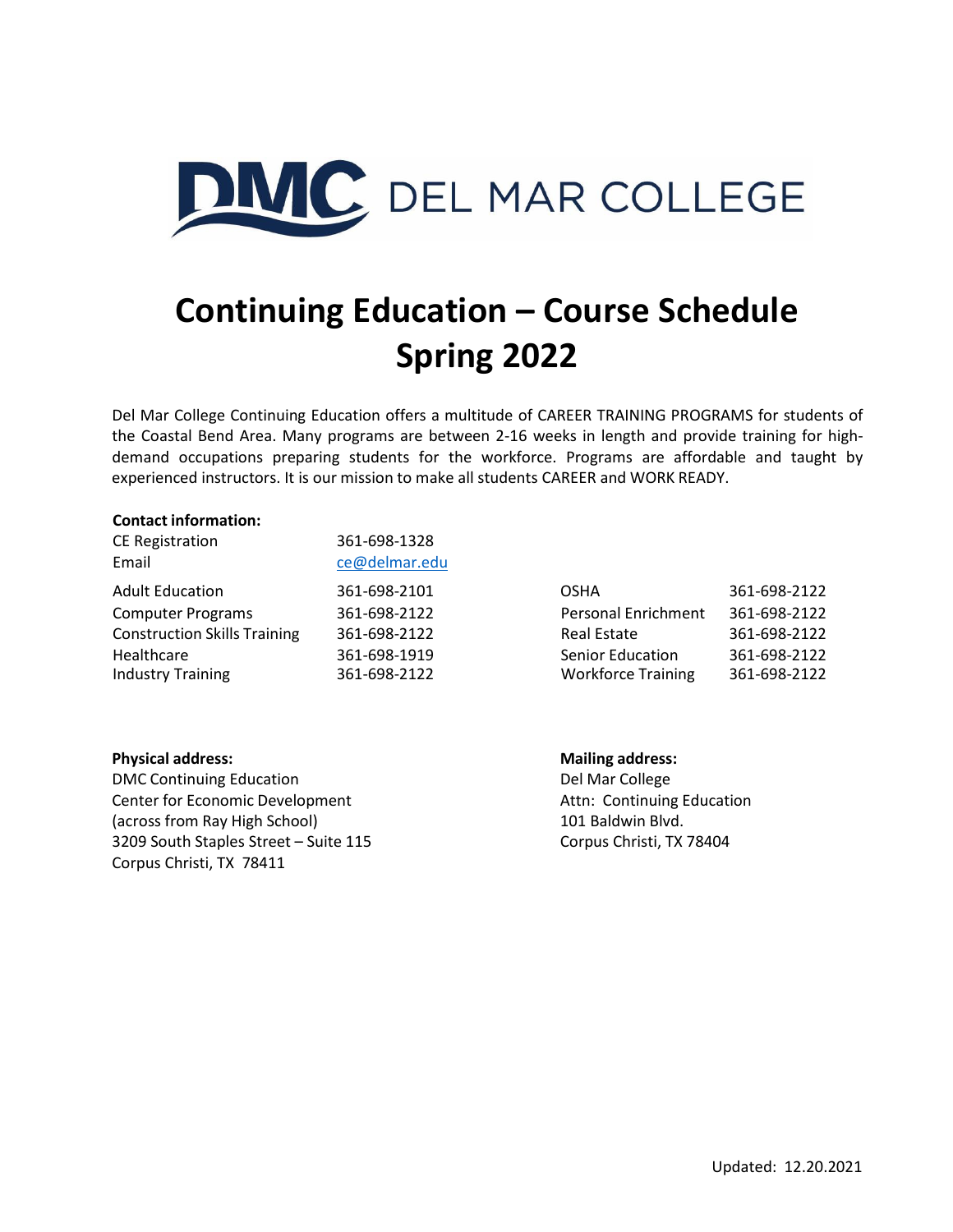# **Adult Education**

Fast track, basic education and literacy courses that prepare the student who is pursuing completion of their high school equivalency (GED, HiSet, etc.) preparing to take the TSI placement test (TSI, etc.), or those students requiring extra support in remedial college level courses (REM). These courses include basic math, writing and reading courses.

### **Mathematics**

#### **TECM 1003 Technical Mathematics**

#### **Cost: \$50**

Focuses on technical math skills used in the workplace. Topics include fractions, decimals, percents, ratios and proportions and units of measurements.

| Course No.       | <b>Course Name</b>           | Dates                 | Day         | Location    | Time                              |
|------------------|------------------------------|-----------------------|-------------|-------------|-----------------------------------|
| <b>TECM 1003</b> | <b>Technical Mathematics</b> | $01/10/22 - 03/07/22$ | <b>MW</b>   | Classroom   | $9:00am - 12:00pm$                |
| <b>TECM 1003</b> | <b>Technical Mathematics</b> | $01/10/22 - 03/07/22$ | <b>MW</b>   | Hybrid      | $6:00 \text{pm} - 9:00 \text{pm}$ |
| <b>TECM 1003</b> | <b>Technical Mathematics</b> | $02/01/22 - 03/31/22$ | <b>INET</b> | Online only | Self-paced                        |
| <b>TECM 1003</b> | <b>Technical Mathematics</b> | $03/09/22 - 05/09/22$ | <b>MW</b>   | Classroom   | $9:00am - 12:00pm$                |
| <b>TECM 1003</b> | <b>Technical Mathematics</b> | $03/09/22 - 05/09/22$ | <b>MW</b>   | Hybrid      | $6:00 \text{pm} - 9:00 \text{pm}$ |
| <b>TECM 1003</b> | <b>Technical Mathematics</b> | $04/18/22 - 06/13/22$ | <b>INET</b> | Online only | Self-paced                        |
| <b>TECM 1003</b> | <b>Technical Mathematics</b> | $05/11/22 - 07/13/22$ | <b>MW</b>   | Classroom   | $9:00am - 12:00pm$                |
| <b>TECM 1003</b> | <b>Technical Mathematics</b> | $05/11/22 - 07/13/22$ | <b>MW</b>   | Hybrid      | $6:00 \text{pm} - 9:00 \text{pm}$ |

#### **TECM 1013 Basic Mathematics**

#### **Cost: \$25**

Focuses on basic math skills used in the workplace. Topics include addition, subtraction, division, multiplication and word problems.

| Course No.       | Course Name              | Dates                 | Day  | Location    | Time                              |
|------------------|--------------------------|-----------------------|------|-------------|-----------------------------------|
| TECM 1013        | <b>Basic Mathematics</b> | $01/10/22 - 01/31/22$ | INET | Online only | Self-paced                        |
| <b>TFCM 1013</b> | <b>Basic Mathematics</b> | $01/11/22 - 01/27/22$ | TR   | Classroom   | $6:00 \text{pm} - 9:00 \text{pm}$ |
| <b>TFCM 1013</b> | <b>Basic Mathematics</b> | $03/28/22 - 04/13/22$ | INET | Online only | Self-paced                        |
| TECM 1013        | <b>Basic Mathematics</b> | 03/29/22 - 04/14/22   | TR   | Classroom   | $6:00 \text{pm} - 9:00 \text{pm}$ |

#### **TECM 1041 Algebra 101**

#### **Cost: \$50**

Focuses on technical algebra skills used in the workplace. Topics include equations and inequalities, polynomials, factoring and other algebra skills.

| Course No.       | Course Name | <b>Dates</b>          | Day       | Location  | Time                              |
|------------------|-------------|-----------------------|-----------|-----------|-----------------------------------|
| <b>TECM 1041</b> | Algebra 101 | $01/10/22 - 03/07/22$ | <b>MW</b> | Classroom | $6:00 \text{pm} - 9:00 \text{pm}$ |
| <b>TECM 1041</b> | Algebra 101 | $01/11/22 - 03/03/22$ | TR        | Classroom | 9:00am-12:00pm                    |
| <b>TECM 1041</b> | Algebra 101 | $03/08/22 - 05/05/22$ | TR        | Classroom | 9:00am-12:00pm                    |
| <b>TECM 1041</b> | Algebra 101 | $03/09/22 - 05/09/22$ | <b>MW</b> | Classroom | $6:00 \text{pm} - 9:00 \text{pm}$ |
| <b>TECM 1041</b> | Algebra 101 | $05/10/22 - 06/30/22$ | TR        | Classroom | 9:00am-12:00pm                    |
| <b>TECM 1041</b> | Algebra 101 | $05/11/22 - 07/13/22$ | <b>MW</b> | Classroom | $6:00 \text{pm} - 9:00 \text{pm}$ |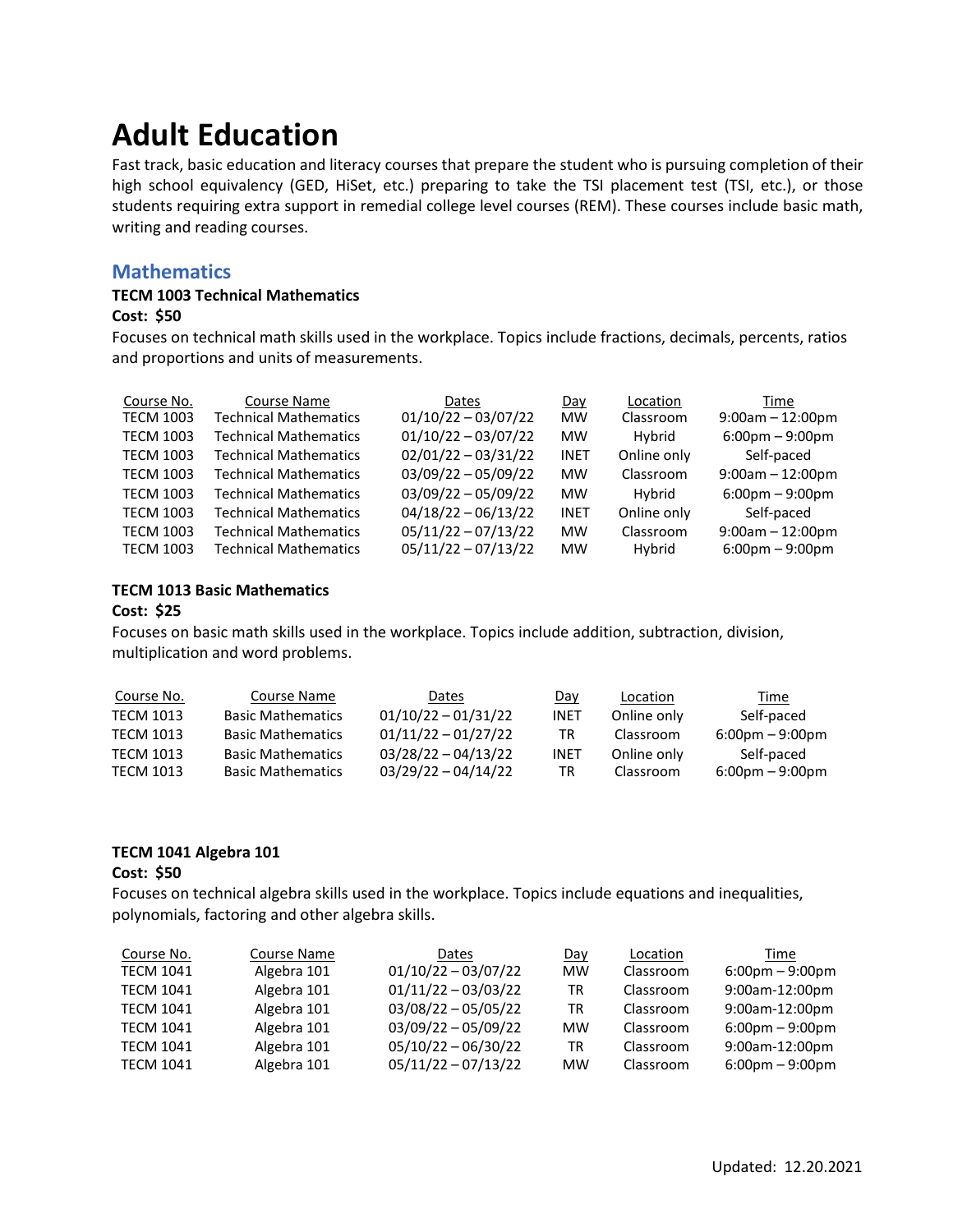### **Language Arts & Reading**

#### **COMG 1006 Reading and Comprehension**

#### **Cost: \$50**

Intended to teach student's vocabulary and communication skills needed to be successful in the workplace. Addresses mastery of a selected vocabulary of technical/occupational terms, including appropriate pronunciation of terms and use of English language structures required by business and industry.

| Course No.       | Course Name           | Dates                 | Day       | Location  | Time                              |
|------------------|-----------------------|-----------------------|-----------|-----------|-----------------------------------|
| <b>COMG 1006</b> | Reading/Comprehension | $01/11/22 - 02/17/22$ | <b>TR</b> | Classroom | $9:00am - 12:00pm$                |
| <b>COMG 1006</b> | Reading/Comprehension | $02/22/22 - 04/07/22$ | TR        | Classroom | $9:00am - 12:00pm$                |
| COMG 1006        | Reading/Comprehension | $02/22/22 - 04/07/22$ | TR        | Hybrid    | $6:00 \text{pm} - 9:00 \text{pm}$ |
| COMG 1006        | Reading/Comprehension | $04/12/22 - 05/19/22$ | TR        | Classroom | $9:00am - 12:00pm$                |
| COMG 1006        | Reading/Comprehension | $05/24/22 - 06/30/22$ | TR        | Classroom | $9:00am - 12:00pm$                |
| COMG 1006        | Reading/Comprehension | $05/24/22 - 06/30/22$ | TR        | Hybrid    | $6:00 \text{pm} - 9:00 \text{pm}$ |

#### **ETWR 1005 Writing and Composition I Cost: \$50**

Intended to introduce grammar, composition, basic writing and editing skills for technical writing. Focuses on the use of technical terms, graphics and formatting technical documents for an academic essay.

| Course No.       | Course Name           | Dates                 | Day       | Location | Time                              |
|------------------|-----------------------|-----------------------|-----------|----------|-----------------------------------|
| <b>ETWR 1005</b> | Writing/Composition I | $01/10/22 - 02/21/22$ | <b>MW</b> | Hybrid   | $9:00am - 12:00pm$                |
| <b>ETWR 1005</b> | Writing/Composition I | $01/11/22 - 02/17/22$ | <b>TR</b> | Hybrid   | $6:00 \text{pm} - 9:00 \text{pm}$ |
| <b>ETWR 1005</b> | Writing/Composition I | $02/22/22 - 04/07/22$ | <b>TR</b> | Hybrid   | $6:00 \text{pm} - 9:00 \text{pm}$ |
| <b>ETWR 1005</b> | Writing/Composition I | $02/28/22 - 04/13/22$ | <b>MW</b> | Hybrid   | $9:00am - 12:00pm$                |
| <b>ETWR 1005</b> | Writing/Composition I | $04/12/22 - 05/19/22$ | <b>TR</b> | Hybrid   | $6:00 \text{pm} - 9:00 \text{pm}$ |
| <b>ETWR 1005</b> | Writing/Composition I | $04/18/22 - 05/25/22$ | <b>MW</b> | Hybrid   | $9:00am - 12:00pm$                |
| <b>ETWR 1005</b> | Writing/Composition I | $05/24/22 - 06/30/22$ | <b>TR</b> | Hybrid   | $6:00 \text{pm} - 9:00 \text{pm}$ |
| <b>ETWR 1005</b> | Writing/Composition I | $06/01/22 - 07/18/22$ | <b>MW</b> | Hybrid   | $9:00am - 12:00pm$                |

#### **ETWR 1043 Writing and Composition II**

#### **Cost: \$50**

Intended to help students further hone their writing skills necessary to composing an effective argumentative essay. Grammar, composition, writing and editing principles, applicable to scientific, technical and business documents. Topics include sentences, organization of ideas, editing for correctness, unity and coherence, pre-writing, outlining and revising; and developing business, academic and technical writing.

| Course No.       | Course Name            | Dates                 | Day       | Location  | Time                              |
|------------------|------------------------|-----------------------|-----------|-----------|-----------------------------------|
| ETWR 1043        | Writing/Composition II | $01/11/22 - 02/17/22$ | <b>TR</b> | Classroom | $9:00am - 12:00pm$                |
| <b>ETWR 1043</b> | Writing/Composition II | $02/22/22 - 04/07/22$ | TR        | Classroom | $9:00am - 12:00pm$                |
| <b>ETWR 1043</b> | Writing/Composition II | $02/22/22 - 04/07/22$ | TR        | Hybrid    | $6:00 \text{pm} - 9:00 \text{pm}$ |
| <b>ETWR 1043</b> | Writing/Composition II | $04/12/22 - 05/19/22$ | TR        | Classroom | $9:00am - 12:00pm$                |
| ETWR 1043        | Writing/Composition II | $05/24/22 - 06/30/22$ | TR        | Classroom | $9:00am - 12:00pm$                |
| ETWR 1043        | Writing/Composition II | $05/24/22 - 06/30/22$ | TR        | Hybrid    | $6:00 \text{pm} - 9:00 \text{pm}$ |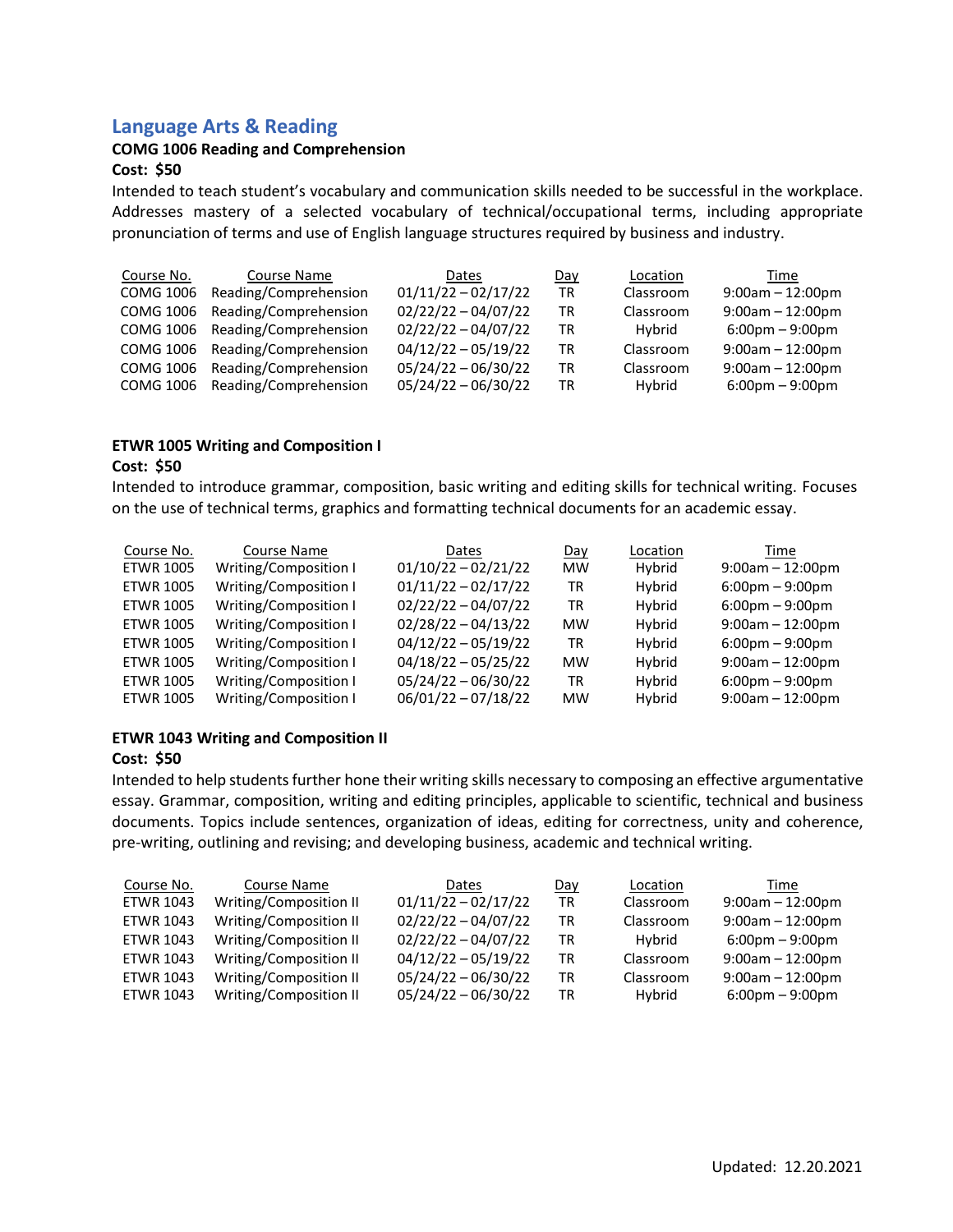# **English as a Second Language (ESL)**

#### **COMG 1000 Introduction to ESL**

#### Cost: \$65

Designed for students whose primary language is other than English. This course is intended and designed to introduce the English language and help students who are interested in learning for communication, job preparation and conversational purposes.

| Course No. | Course Name         | Dates                 | Day | Location  | Time                              |
|------------|---------------------|-----------------------|-----|-----------|-----------------------------------|
| COMG 1000  | Introduction to FSL | $01/10/22 - 03/07/22$ | МW  | Classroom | $5:30pm - 8:30pm$                 |
| COMG 1000  | Introduction to FSL | $03/21/22 - 05/11/22$ | мw  | Classroom | $5:30$ pm – $8:30$ pm             |
| COMG 1000  | Introduction to ESL | $05/16/22 - 07/18/22$ | мw  | Classroom | $5:30 \text{pm} - 8:30 \text{pm}$ |

#### **COMG 1001 Intermediate ESL**

#### **Cost: \$65**

Intended to introduce the English language to help students who are interested in learning for communication, job preparations and conversational purposes. Provides on-the-job dynamic communicative practice for students who primary language is other than English and introduces students to the uses of language in a variety of relevant job-related contexts.

| Course No. | Course Name      | Dates                 | Day | Location  | Time                              |
|------------|------------------|-----------------------|-----|-----------|-----------------------------------|
| COMG 1001  | Intermediate ESL | $01/11/22 - 03/03/22$ | TR  | Classroom | $5:30$ pm – $8:30$ pm             |
| COMG 1001  | Intermediate ESL | $03/22/22 - 05/12/22$ | TR  | Classroom | $5:30 \text{pm} - 8:30 \text{pm}$ |
| COMG 1001  | Intermediate ESL | 05/17/22 - 07/07/22   | TR  | Classroom | $5:30 \text{pm} - 8:30 \text{pm}$ |

#### **COMG 1004 Advanced ESL**

#### **Cost: \$65**

Improvement in reading, writing, speaking and listening skills for job success. Focus on recognition and comprehension of analogies, antonyms, synonyms and context clues. Interpretation of factual material and inferences associated with job-related communication.

| Course No. | Course Name  | Dates                 | Day | Location  | Time                              |
|------------|--------------|-----------------------|-----|-----------|-----------------------------------|
| COMG 1004  | Advanced ESL | $01/10/22 - 03/07/22$ | мw  | Classroom | $5:30pm - 8:30pm$                 |
| COMG 1004  | Advanced ESL | $03/21/22 - 05/11/22$ | мw  | Classroom | $5:30$ pm – 8:30pm                |
| COMG 1004  | Advanced FSL | $05/16/22 - 07/18/22$ | мw  | Classroom | $5:30 \text{pm} - 8:30 \text{pm}$ |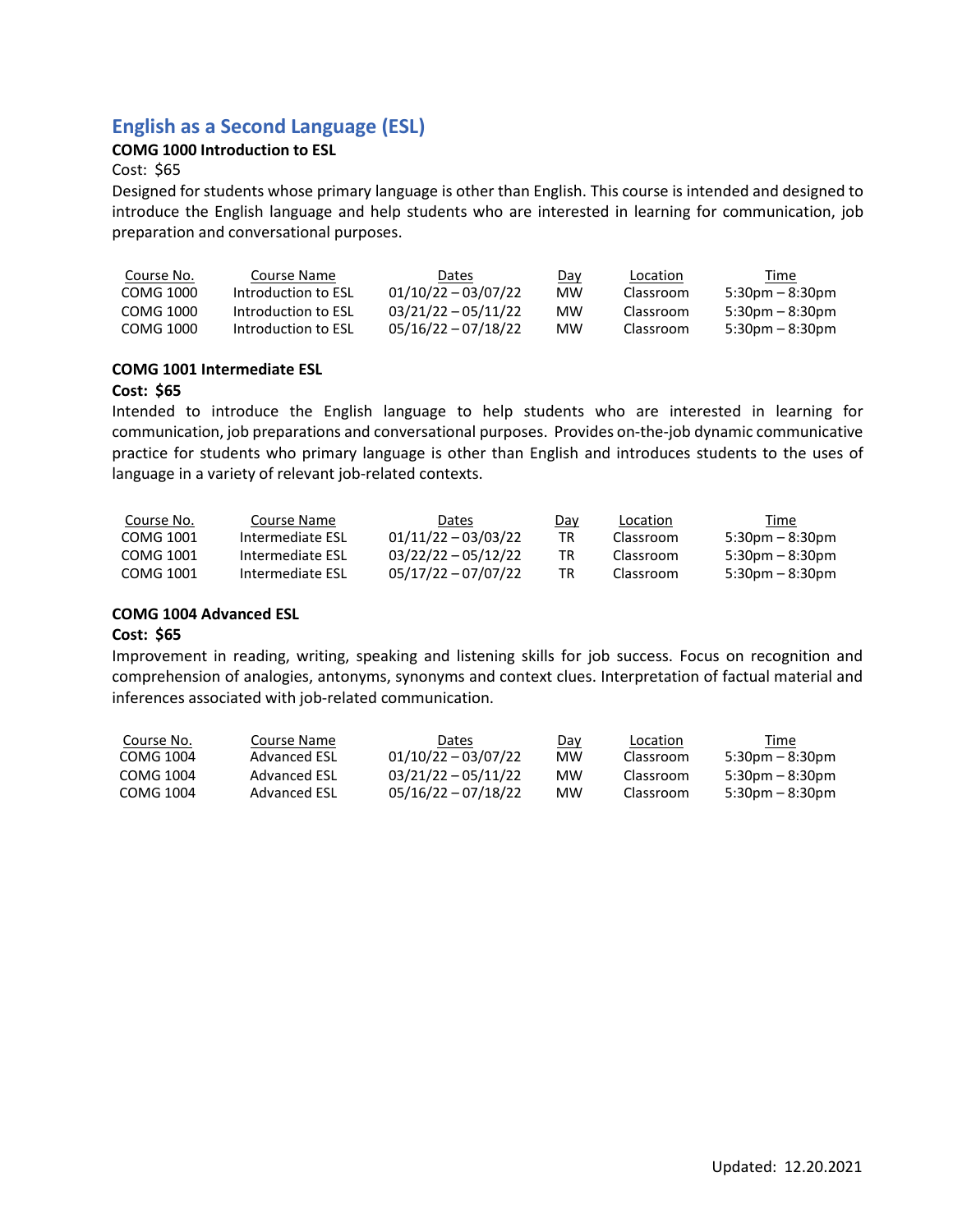# **Computer Software Training**

### **Basic of Keyboarding**

#### **POFT 1010 Basics of Keyboarding**

**Cost: \$50**

Introductory level skill development in keyboarding, demonstrating basic keyboarding techniques.

| Course No. | Course Name           | Dates                 | Day | Location  | Time                              |
|------------|-----------------------|-----------------------|-----|-----------|-----------------------------------|
| POFT 1010  | Basics of Keyboarding | $01/11/22 - 02/03/22$ | TR  | Classroom | $5:30$ pm $-8:30$ pm              |
| POFT 1010  | Basics of Keyboarding | $02/08/22 - 03/03/22$ | TR  | Classroom | $5:30pm - 8:30pm$                 |
| POFT 1010  | Basics of Keyboarding | $03/22/22 - 04/14/22$ | TR  | Classroom | $5:30 \text{pm} - 8:30 \text{pm}$ |
| POFT 1010  | Basics of Keyboarding | $04/19/22 - 05/12/22$ | TR  | Classroom | $5:30$ pm $-8:30$ pm              |
| POFT 1010  | Basics of Keyboarding | $05/17/22 - 06/09/22$ | TR  | Classroom | $5:30 \text{pm} - 8:30 \text{pm}$ |

### **Excel for Beginners**

# **ITSW 1022 Excel for Beginners**

#### **Cost: \$90**

Hands-on course will teach student's dozens of shortcuts and tricks for setting up fully formatted worksheets quickly and efficiently.

| Course No.                                                                   | Course Name                                                                                                          | Dates                                                                                            | Day         | Location                                         | Time                                                                             |
|------------------------------------------------------------------------------|----------------------------------------------------------------------------------------------------------------------|--------------------------------------------------------------------------------------------------|-------------|--------------------------------------------------|----------------------------------------------------------------------------------|
| <b>ITSW 1022</b>                                                             | <b>Excel for Beginners</b>                                                                                           | $01/10/22 - 01/30/22$                                                                            | <b>INET</b> | Online only                                      | Self-paced                                                                       |
| <b>ITSW 1022</b>                                                             | <b>Excel for Beginners</b>                                                                                           | $02/07/22 - 02/27/22$                                                                            | <b>INET</b> | Online only                                      | Self-paced                                                                       |
| <b>ITSW 1022</b>                                                             | <b>Excel for Beginners</b>                                                                                           | $03/07/22 - 04/03/22$                                                                            | <b>INET</b> | Online only                                      | Self-paced                                                                       |
| <b>ITSW 1022</b><br><b>ITSW 1022</b><br><b>ITSW 1022</b><br><b>ITSW 1022</b> | <b>Excel for Beginners</b><br><b>Excel for Beginners</b><br><b>Excel for Beginners</b><br><b>Excel for Beginners</b> | $01/29/22 - 02/05/22$<br>$03/05/22 - 03/12/22$<br>$03/26/22 - 04/02/22$<br>$05/28/22 - 06/04/22$ | S<br>S<br>S | Classroom<br>Classroom<br>Classroom<br>Classroom | $8:00am - 5:00pm$<br>$8:00am - 5:00pm$<br>$8:00am - 5:00pm$<br>$8:00am - 5:00pm$ |

#### **Introduction to Administrative Assistant**

#### **POFT 1022 Introduction to Administrative Assistant**

#### **Cost: \$90**

Prepares students for the industry as an Administrative Assistant. Students will learn how to work Microsoft programs such as Word, Excel, PowerPoint, and the basics of being an Administrative Assistant.

| Course No.<br><b>POFT 1022</b><br><b>POFT 1022</b> | Course Name<br>Intro to Administrative Assistant<br>Intro to Administrative Assistant | Dates<br>$01/10/22 - 01/30/22$<br>$02/07/22 - 02/27/22$ | Day<br><b>INET</b><br><b>INET</b> | Location<br>Online only<br>Online only | Time<br>Self-paced<br>Self-paced  |
|----------------------------------------------------|---------------------------------------------------------------------------------------|---------------------------------------------------------|-----------------------------------|----------------------------------------|-----------------------------------|
| <b>POFT 1022</b>                                   | Intro to Administrative Assistant                                                     | $03/07/22 - 04/03/22$                                   | <b>INET</b>                       | Online only                            | Self-paced                        |
| <b>POFT 1022</b>                                   | Intro to Administrative Assistant                                                     | $01/11/22 - 01/27/22$                                   | TR                                | Classroom                              | $5:30$ pm $-8:30$ pm              |
| <b>POFT 1022</b>                                   | Intro to Administrative Assistant                                                     | $02/22/22 - 03/10/22$                                   | TR                                | Classroom                              | $5:30 \text{pm} - 8:30 \text{pm}$ |
| <b>POFT 1022</b>                                   | Intro to Administrative Assistant                                                     | $04/12/22 - 04/28/22$                                   | TR                                | Classroom                              | $5:30$ pm $-8:30$ pm              |
| <b>POFT 1022</b>                                   | Intro to Administrative Assistant                                                     | $05/24/22 - 06/09/22$                                   | ΤR                                | Classroom                              | $5:30$ pm $-8:30$ pm              |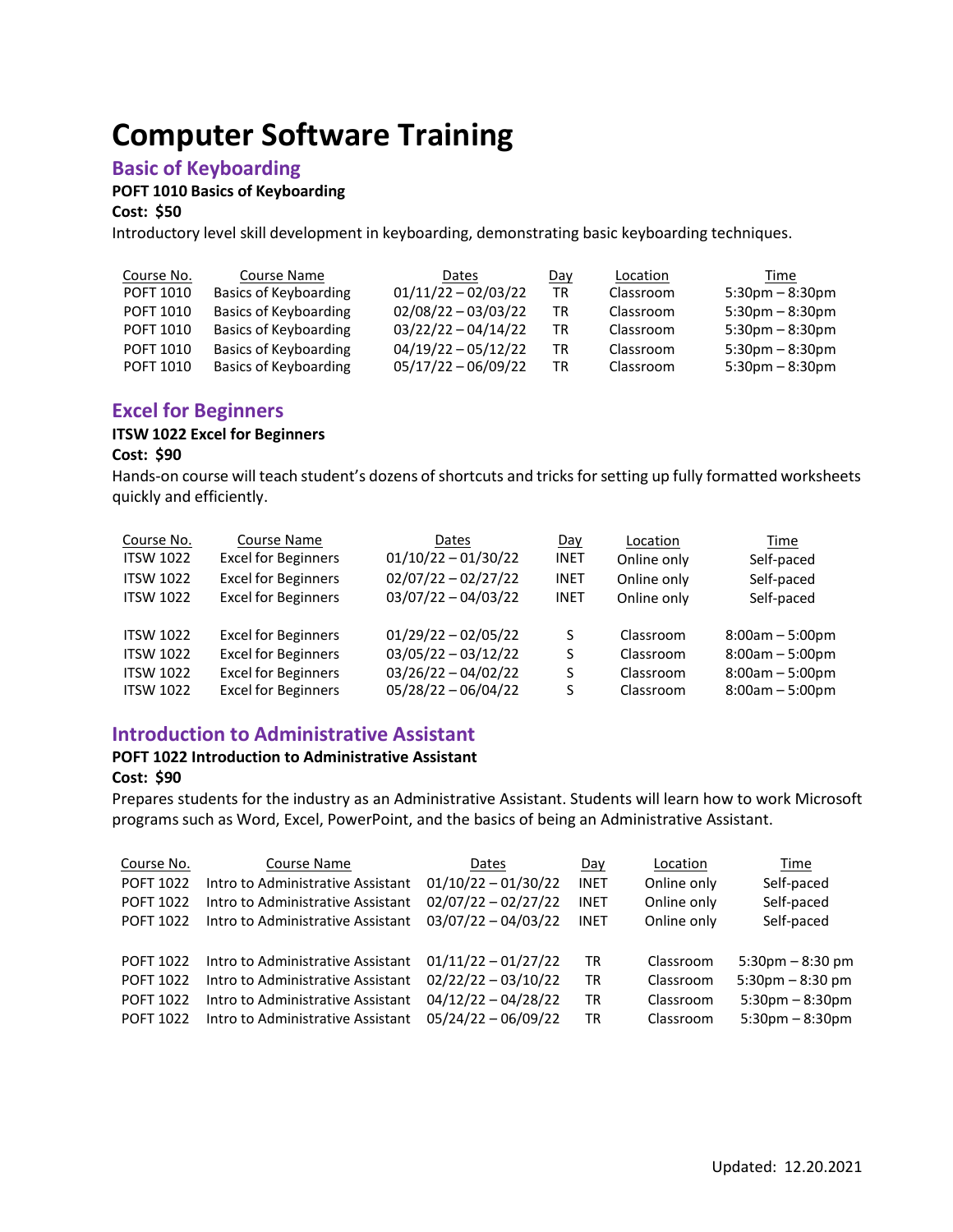# **Managing Microsoft Outlook Email**

#### **COMG 1040 Managing Microsoft Outlook Email**

#### **Cost: \$90**

Learn to focus on the principles of communication and learn how to organize an email inbox and structure emails for effective and professional responses.

| Course No. | Course Name           | Dates                 | <u>Day</u> | Location  | Time                 |
|------------|-----------------------|-----------------------|------------|-----------|----------------------|
| COMG 1040  | <b>Managing Email</b> | $02/01/22 - 02/17/22$ | TR         | Classroom | $5:30pm - 8:30pm$    |
| COMG 1040  | Managing Email        | $03/22/22 - 04/07/22$ | ТR         | Classroom | $5:30$ pm $-8:30$ pm |
| COMG 1040  | <b>Managing Email</b> | $05/03/22 - 05/19/22$ | ТR         | Classroom | $5:30pm - 8:30pm$    |

#### **PowerPoint for Beginners**

#### **ITSW 1037 PowerPoint for Beginners**

#### **Cost: \$90**

Introduction to computerized presentation graphics that guides students through planning, design, and production of business graphics and charts. Students will learn to prepare presentation files and learn to utilize multimedia software. Students will learn to see presentation graphics concepts and terms; create and run a slide presentation; edit and spell-check text; create, edit, and enhance objects; integrate data between presentation and word processing software.

| Course No.       | Course Name                     | Dates                 | Day         | Location    | Time                              |
|------------------|---------------------------------|-----------------------|-------------|-------------|-----------------------------------|
| <b>ITSW 1037</b> | PowerPoint for Beginners        | $01/10/22 - 01/30/22$ | <b>INET</b> | Online only | Self-paced                        |
| <b>ITSW 1037</b> | PowerPoint for Beginners        | $02/07/22 - 02/27/22$ | <b>INET</b> | Online only | Self-paced                        |
| <b>ITSW 1037</b> | <b>PowerPoint for Beginners</b> | $03/07/22 - 04/03/22$ | <b>INET</b> | Online only | Self-paced                        |
|                  |                                 |                       |             |             |                                   |
| <b>ITSW 1037</b> | PowerPoint for Beginners        | $01/11/22 - 01/20/22$ | <b>TWR</b>  | Classroom   | $5:30 \text{pm} - 8:30 \text{pm}$ |
| <b>ITSW 1037</b> | PowerPoint for Beginners        | $02/01/22 - 02/10/22$ | <b>TWR</b>  | Classroom   | $5:30$ pm $-8:30$ pm              |
| <b>ITSW 1037</b> | PowerPoint for Beginners        | $02/15/22 - 02/24/22$ | <b>TWR</b>  | Classroom   | $5:30$ pm $-8:30$ pm              |
| <b>ITSW 1037</b> | PowerPoint for Beginners        | $03/01/22 - 03/10/22$ | <b>TWR</b>  | Classroom   | $5:30$ pm $-8:30$ pm              |
| <b>ITSW 1037</b> | PowerPoint for Beginners        | $03/22/22 - 03/31/22$ | <b>TWR</b>  | Classroom   | $5:30$ pm $-8:30$ pm              |
| <b>ITSW 1037</b> | PowerPoint for Beginners        | $04/05/22 - 04/14/22$ | <b>TWR</b>  | Classroom   | $5:30$ pm $-8:30$ pm              |
| <b>ITSW 1037</b> | PowerPoint for Beginners        | $04/19/22 - 04/28/22$ | <b>TWR</b>  | Classroom   | $5:30$ pm $-8:30$ pm              |
| <b>ITSW 1037</b> | Powerpoint for Beginners        | $05/03/22 - 05/12/22$ | <b>TWR</b>  | Classroom   | $5:30$ pm $-8:30$ pm              |
| <b>ITSW 1037</b> | <b>PowerPoint for Beginners</b> | $05/17/22 - 05/26/22$ | <b>TWR</b>  | Classroom   | $5:30$ pm $-8:30$ pm              |

#### **QuickBooks for Beginners**

#### **ACNT 1010 QuickBooks for Beginners**

#### **Cost: \$90**

An introduction to the accounting system and cycle in a computerized environment. Students will learn to request, organize and enter a company's information with the ability to help a company stay orderly.

| Course No. | Course Name                     | Dates                 | Day | Location  | Time              |
|------------|---------------------------------|-----------------------|-----|-----------|-------------------|
| ACNT 1010  | <b>QuickBooks for Beginners</b> | $01/08/22 - 01/22/22$ | S.  | Classroom | $8:00am - 5:00pm$ |
| ACNT 1010  | <b>QuickBooks for Beginners</b> | $02/12/22 - 02/26/22$ | S   | Classroom | $8:00am - 5:00pm$ |
| ACNT 1010  | <b>QuickBooks for Beginners</b> | $04/09/22 - 04/23/22$ | S.  | Classroom | $8:00am - 5:00pm$ |
| ACNT 1010  | QuickBooks for Beginners        | $05/07/22 - 05/21/22$ | S.  | Classroom | $8:00am - 5:00pm$ |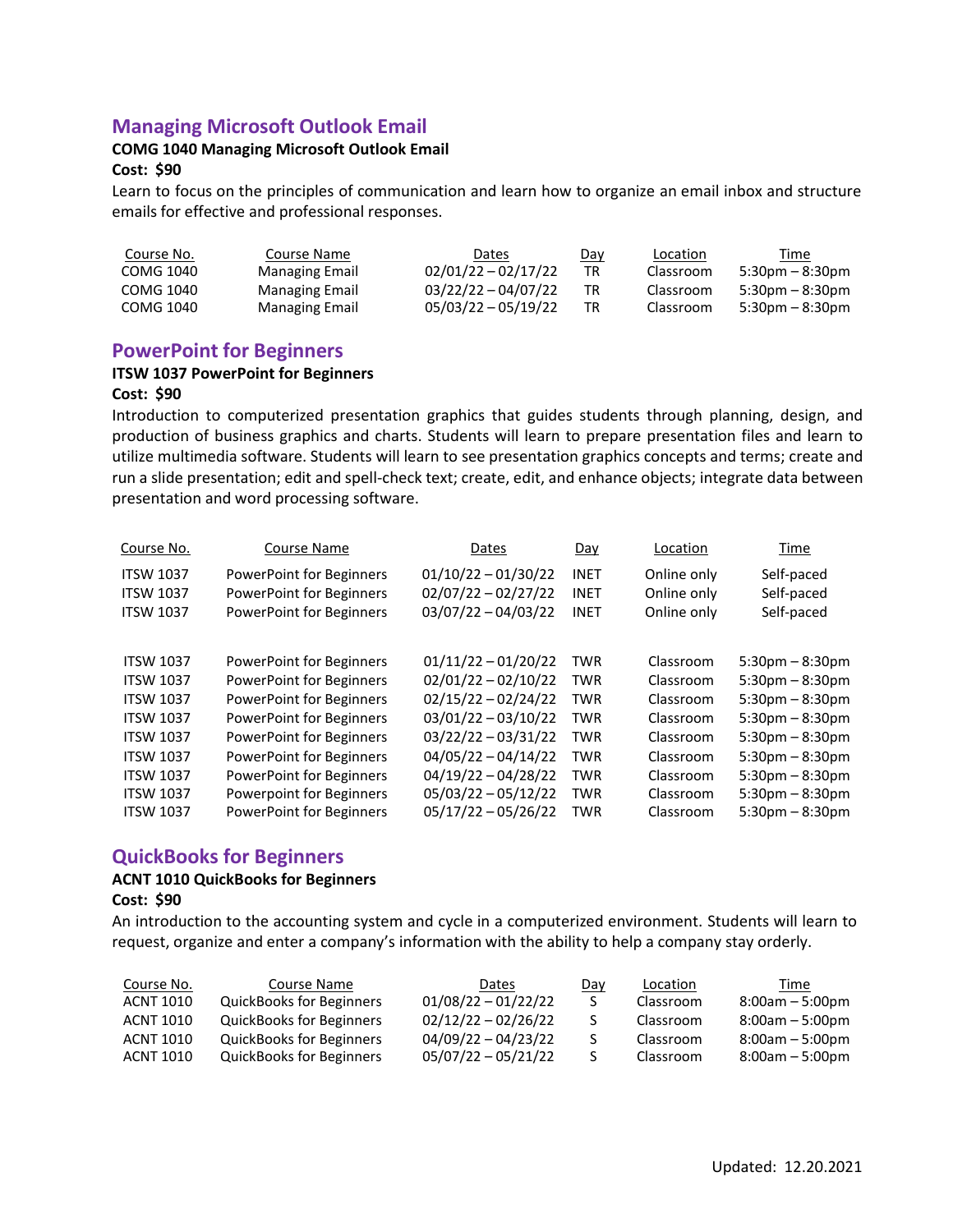# **Word for Beginners**

# **POFT 1024 Word for Beginners**

#### **Cost: \$90**

Introduction to word processing terminology, editing functions, formatting, and special text options. Students will learn to create, format and edit documents.

| Course No.       | <b>Course Name</b> | Dates                 | Day         | Location    | Time                 |
|------------------|--------------------|-----------------------|-------------|-------------|----------------------|
| POFI 1024        | Word for Beginners | $01/10/22 - 01/30/22$ | <b>INET</b> | Online only | Self-paced           |
| POFI 1024        | Word for Beginners | $02/07/22 - 02/27/22$ | <b>INET</b> | Online only | Self-paced           |
| POFI 1024        | Word for Beginners | $03/07/22 - 04/03/22$ | <b>INET</b> | Online only | Self-paced           |
| POFI 1024        | Word for Beginners | $01/11/22 - 01/20/22$ | <b>TWR</b>  | Classroom   | $5:30$ pm $-8:30$ pm |
| POFI 1024        | Word for Beginners | $02/01/22 - 02/10/22$ | <b>TWR</b>  | Classroom   | $5:30$ pm $-8:30$ pm |
| POFI 1024        | Word for Beginners | $02/15/22 - 02/24/22$ | <b>TWR</b>  | Classroom   | $5:30$ pm $-8:30$ pm |
| POFI 1024        | Word for Beginners | $03/01/22 - 03/10/22$ | <b>TWR</b>  | Classroom   | $5:30$ pm $-8:30$ pm |
| POFI 1024        | Word for Beginners | $03/22/22 - 03/31/22$ | <b>TWR</b>  | Classroom   | $5:30$ pm $-8:30$ pm |
| POFI 1024        | Word for Beginners | $04/05/22 - 04/14/22$ | <b>TWR</b>  | Classroom   | $5:30$ pm $-8:30$ pm |
| POFI 1024        | Word for Beginners | $04/19/22 - 04/28/22$ | <b>TWR</b>  | Classroom   | $5:30$ pm $-8:30$ pm |
| POFI 1024        | Word for Beginners | $05/03/22 - 05/12/22$ | <b>TWR</b>  | Classroom   | $5:30$ pm $-8:30$ pm |
| <b>POFI 1024</b> | Word for Beginners | $05/17/22 - 05/26/22$ | <b>TWR</b>  | Classroom   | $5:30$ pm $-8:30$ pm |
|                  |                    |                       |             |             |                      |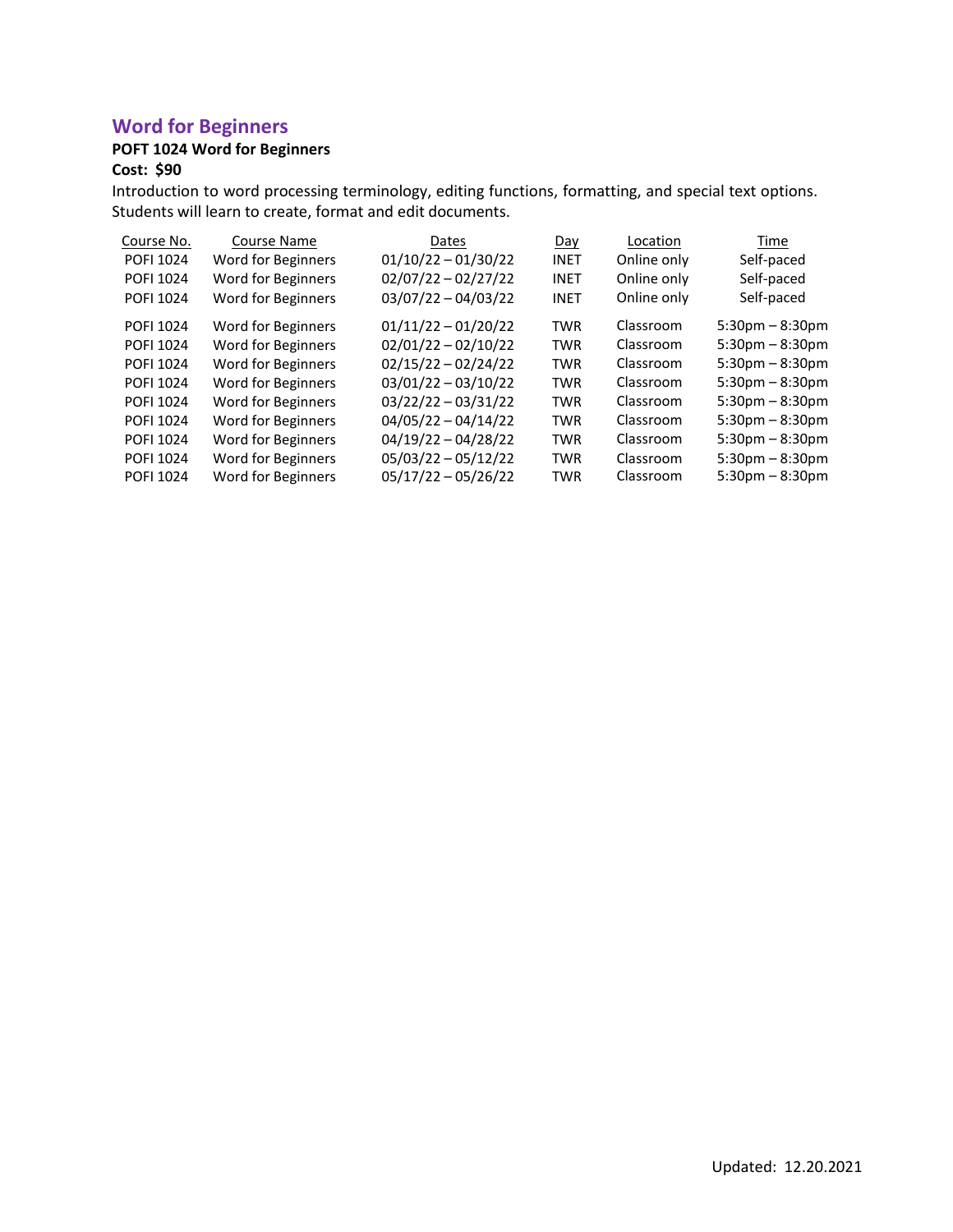# **Construction Skills Training**

### **Cabinetry – Construction Skills Training**

#### **WDWK 1013 Cabinetry**

#### **Cost: \$180**

Design and construction of base cabinets and wall cabinets for kitchens and bathrooms. Emphasis on the safe use of portable and stationary power tools.

| Course No.       | Course Name | Dates                 | Day         | Location  | Time            |
|------------------|-------------|-----------------------|-------------|-----------|-----------------|
| WDWK 1013        | Cabinetry   | $02/07/22 - 03/02/22$ | MTWR        | Classroom | 8:00am – 5:00pm |
| <b>WDWK 1013</b> | Cabinetry   | $04/11/22 - 05/04/22$ | <b>MTWR</b> | Classroom | 8:00am – 5:00pm |

# **Carpentry – Construction Skills Training**

#### **CRPT 1029 Carpentry – Part I**

**Cost: \$180**

An introduction to the carpentry trade including safety tools, equipment, terminology and methods.

#### **CRPT 1001 Carpentry – Part II**

**Cost: \$90**

Knowledge and skills required to erect wood frame structures with emphasis on layout and construction of floors, walls and roofs. Includes safety procedures for using hand and power tools and structural materials.

| Course No.<br><b>CRPT 1029</b> | Course Name<br>Carpentry - Part I | Dates<br>$01/10/22 - 02/07/22$ | Day<br><b>MTWR</b> | Location<br>Classroom | Time<br>$8:00am - 5:00pm$ |
|--------------------------------|-----------------------------------|--------------------------------|--------------------|-----------------------|---------------------------|
| <b>CRPT 1001</b>               | Carpentry - Part II               | $02/08/22 - 02/16/22$          | <b>MTWR</b>        | Classroom             | $8:00am - 5:00pm$         |
| <b>CRPT 1029</b>               | Carpentry - Part I                | $02/17/22 - 03/23/22$          | <b>MTWR</b>        | Classroom             | $8:00am - 5:00pm$         |
| <b>CRPT 1001</b>               | Carpentry - Part II               | $03/24/22 - 04/04/22$          | <b>MTWR</b>        | Classroom             | $8:00am - 5:00pm$         |
| <b>CRPT 1029</b>               | Carpentry - Part I                | $04/11/22 - 05/05/22$          | <b>MTWR</b>        | Classroom             | $8:00am - 5:00pm$         |
| <b>CRPT 1001</b>               | Carpentry - Part II               | $05/09/22 - 05/17/22$          | <b>MTWR</b>        | Classroom             | $8:00am - 5:00pm$         |
| <b>CRPT 1029</b>               | Carpentry - Part I                | $05/18/22 - 06/15/22$          | <b>MTWR</b>        | Classroom             | $8:00am - 5:00pm$         |
| <b>CRPT 1001</b>               | Carpentry - Part II               | $06/16/22 - 06/27/22$          | <b>MTWR</b>        | Classroom             | $8:00am - 5:00pm$         |

# **House Wiring – Construction Skills Training**

#### **ELPT 1000 House Wiring – Part I**

#### **Cost: \$120**

Presentation of the theory of residential electric circuits. Topics include load calculations and safety in electrical work, installation of wiring, load protection, ground fault and other devices commonly used in 110 volt household applications.

#### **ELPT 1002 House Wiring – Part II**

#### **Cost: \$60**

General principles of electrical controls and their components in the electrical power industry. Includes reading electrical diagrams and identifying industrial switches and pilot devices. Introduction to hardwiring and troubleshooting of industrial control relays and timers.

| Course No.       | Course Name            | Dates                 | Day         | Location  | Time              |
|------------------|------------------------|-----------------------|-------------|-----------|-------------------|
| ELPT 1000        | House Wiring - Part I  | $01/10/22 - 01/26/22$ | <b>MTWR</b> | Classroom | $8:00am - 5:00pm$ |
| ELPT 1002        | House Wiring - Part II | $01/27/22 - 02/03/22$ | <b>MTWR</b> | Classroom | $8:00am - 5:00pm$ |
| <b>ELPT 1000</b> | House Wiring – Part I  | $03/07/22 - 03/29/22$ | <b>MTWR</b> | Classroom | $8:00am - 5:00pm$ |
| ELPT 1002        | House Wiring – Part II | $03/30/22 - 04/06/22$ | <b>MTWR</b> | Classroom | $8:00am - 5:00pm$ |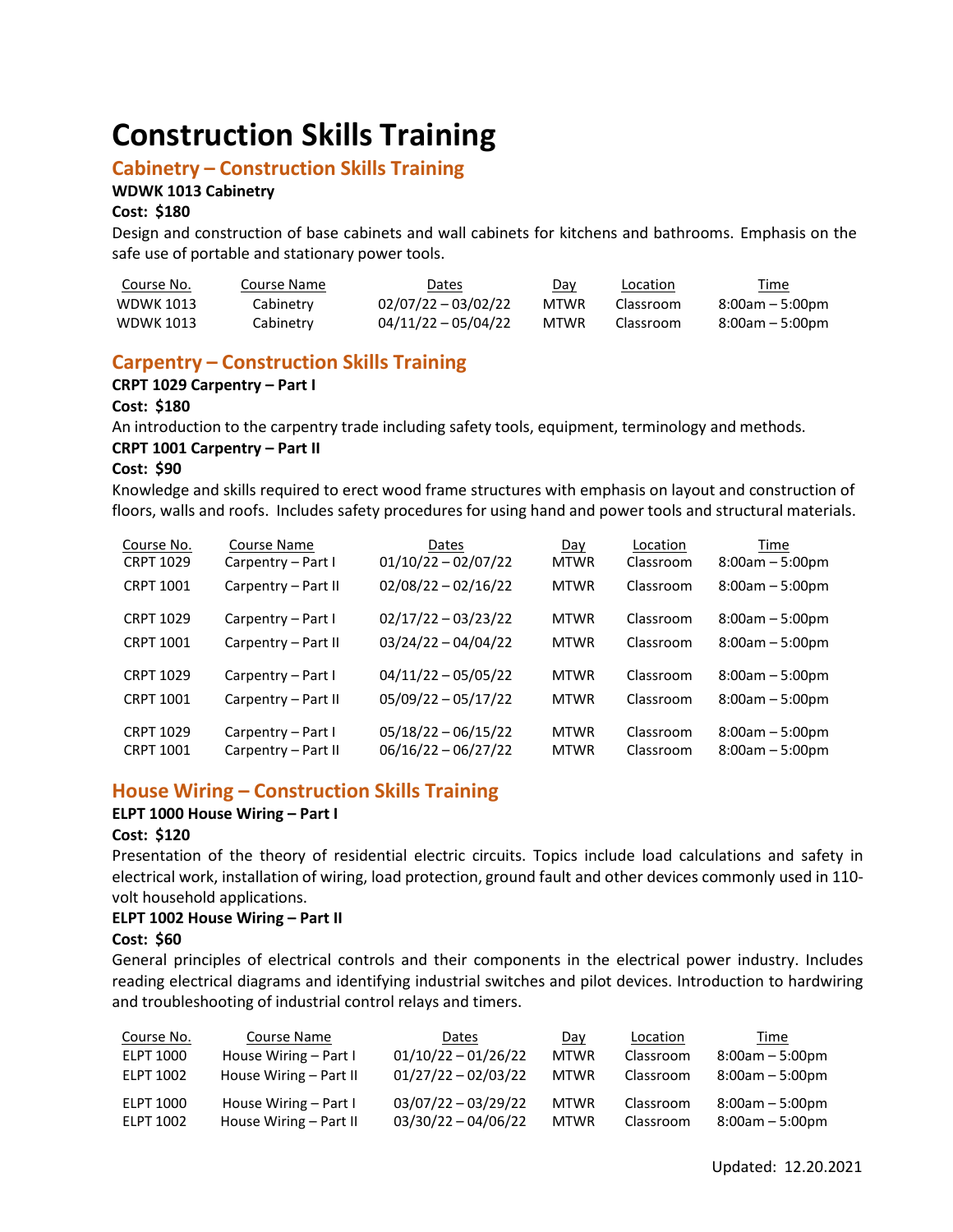| ELPT 1000        | House Wiring – Part I  | 05/09/22-05/24/22 MTWR   | Classroom | 8:00am – 5:00pm   |
|------------------|------------------------|--------------------------|-----------|-------------------|
| <b>ELPT 1002</b> | House Wiring – Part II | 05/25/22 - 06/02/22 MTWR | Classroom | $8:00am - 5:00pm$ |

#### **OSHA 10-Hour Construction – Construction Skills Training**

#### **OSHT 1000 CST – OSHA 10**

#### **Cost: \$35**

Recognize and evaluate hazards in the workplace and learn how to implement control measures including engineering administrative and personal protective equipment (PPE). Participants will receive an OSHA 10- Hour Construction Department of Labor course completion card.

| Course No. | Course Name                   | <b>Dates</b>          | Day | Location  | Time              |
|------------|-------------------------------|-----------------------|-----|-----------|-------------------|
| OSHT 1000  | CST - OSHA 10                 | $02/07/22 - 02/08/22$ | МT  | Classroom | $8:00am - 5:00pm$ |
| OSHT 1000  | CST - OSHA 10                 | $02/09/22 - 02/10/22$ | WR  | Classroom | $8:00am - 5:00pm$ |
| OSHT 1000  | $\text{CST} - \text{OSHA}$ 10 | $04/11/22 - 04/12/22$ | мт  | Classroom | $8:00am - 5:00dm$ |
| OSHT 1000  | CST – OSHA 10                 | $04/13/22 - 04/14/22$ | WR  | Classroom | $8:00am - 5:00dm$ |

#### **OSHA 30-Hour Construction – Construction Skills Training**

# **OSHT 1015 CST – OSHA 30**

#### **Cost: \$35**

Recognize and evaluate hazards in the workplace and implement control measures including engineering, administrative and personal protective equipment (PPE). Participants will receive an OSHA 30-Hour Construction Department of Labor course completion card.

| Course No.       | Course Name     | Dates                 | Day         | Location  | Time              |
|------------------|-----------------|-----------------------|-------------|-----------|-------------------|
| <b>OSHA 1015</b> | CST - OSHA 30   | $01/10/22 - 01/13/22$ | <b>MTWR</b> | Classroom | $8:00am - 5:00pm$ |
| <b>OSHA 1015</b> | $CST - OSHA 30$ | $01/24/22 - 01/27/22$ | <b>MTWR</b> | Classroom | $8:00am - 5:00pm$ |
| <b>OSHA 1015</b> | $CST - OSHA 30$ | $03/21/22 - 03/24/22$ | <b>MTWR</b> | Classroom | $8:00am - 5:00pm$ |
| <b>OSHA 1015</b> | $CST - OSHA 30$ | $03/28/22 - 03/31/22$ | <b>MTWR</b> | Classroom | $8:00am - 5:00pm$ |
| <b>OSHA 1015</b> | $CST - OSHA 30$ | $05/09/22 - 05/12/22$ | <b>MTWR</b> | Classroom | $8:00am - 5:00pm$ |
| <b>OSHA 1015</b> | CST-OSHA30      | $05/23/22 - 05/26/22$ | <b>MTWR</b> | Classroom | $8:00am - 5:00pm$ |

### **Plumbing – Construction Skills Training**

#### **PFPB 1001 Plumbing – Part I**

#### **Cost: \$120**

An overview of commonly recognized construction skills including pipes, plumbing math, print reading, techniques for joining pipe including cementing and soldering and an overview of plumbing fixtures.

#### **PFPB 1003 Plumbing – Part II**

#### **Cost: \$60**

An overview of commonly recognized construction skills including pipe material, pipefittings and the installation of common plumbing fixtures.

| Course No. | Course Name        | Dates                 | Day         | Location  | Time              |
|------------|--------------------|-----------------------|-------------|-----------|-------------------|
| PFPB 1001  | Plumbing - Part I  | $02/07/22 - 02/22/22$ | <b>MTWR</b> | Classroom | $8:00am - 5:00pm$ |
| PFPB 1003  | Plumbing – Part II | $02/23/22 - 03/02/22$ | <b>MTWR</b> | Classroom | $8:00am - 5:00pm$ |
| PFPB 1001  | Plumbing - Part I  | $04/11/22 - 04/26/22$ | <b>MTWR</b> | Classroom | $8:00am - 5:00pm$ |
| PFPB 1003  | Plumbing – Part II | $04/27/22 - 05/04/22$ | <b>MTWR</b> | Classroom | $8:00am - 5:00pm$ |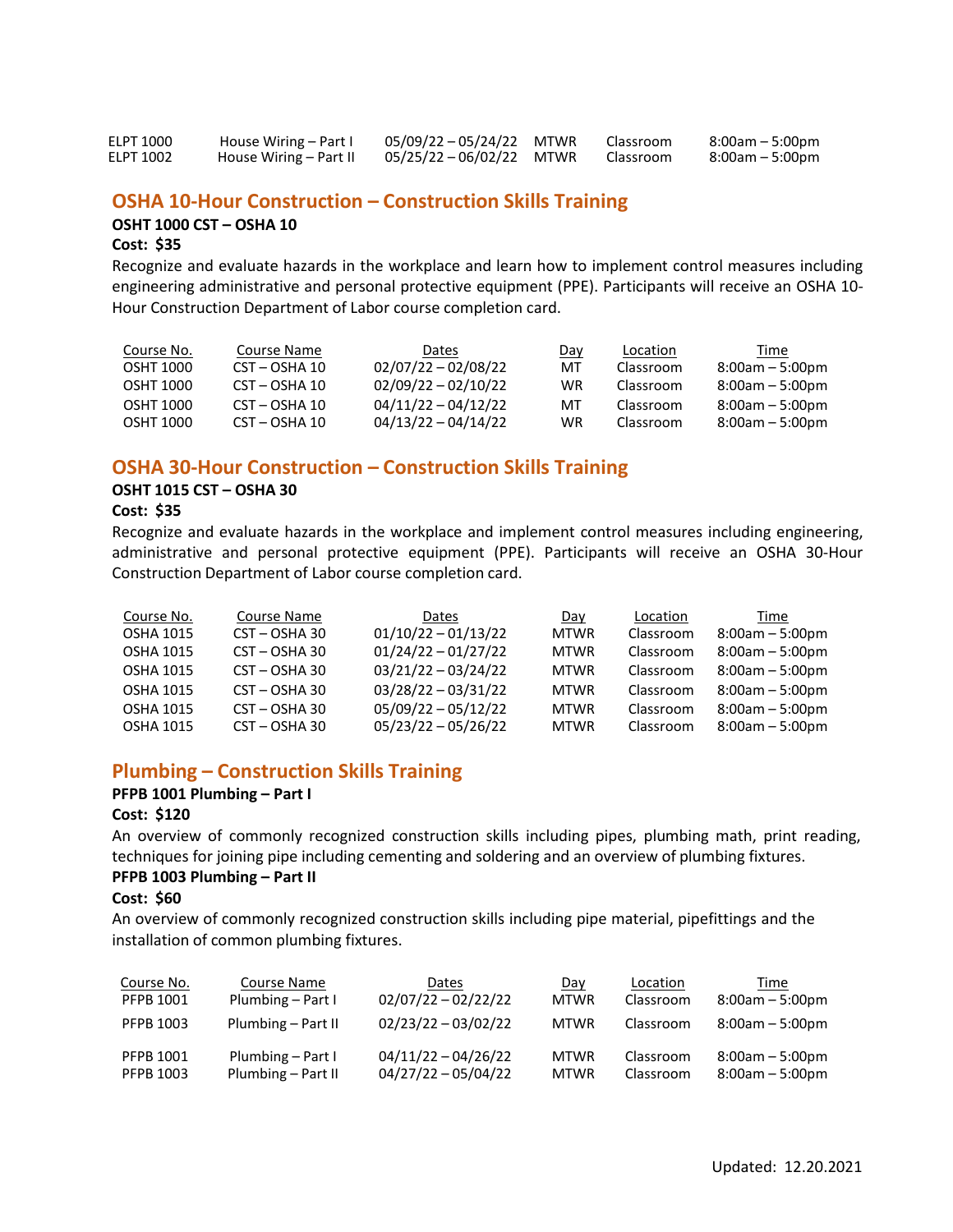# **Print Reading – Construction Skills Training**

#### **DFTG 1015 Print Reading**

#### **Cost: \$180**

The fundamentals of blueprint reading for the construction industry. Identify the importance and use of construction prints; identify the symbols, terminology, and standard abbreviations; explain the sequence of drawing organization; make the calculations and measurements relative to construction; and interpret construction drawings and scales.

| Course No.       | Course Name          | Dates                 | Day  | Location  | <u>Time</u>      |
|------------------|----------------------|-----------------------|------|-----------|------------------|
| <b>DFTG 1015</b> | <b>Print Reading</b> | $02/07/22 - 03/02/22$ | MTWR | Classroom | 8:00am – 12:00pm |
| <b>DFTG 1015</b> | <b>Print Reading</b> | $04/11/22 - 05/04/22$ | MTWR | Classroom | 8:00am – 12:00pm |

# **Trim and Stairs – Construction Skills Training**

#### **CRPT 1045 Trim and Stairs – Part I**

#### **Cost: \$90**

Installation of interior finish systems and componentsincluding the placement and installation of doors, trim, floor, wall and ceiling finishes. Emphasis on safe work practices, use, and maintenance of tools and equipment.

#### **CRPT 2047 Trim and Stairs – Part II**

#### **Cost: \$90**

Construction and installation of stairs. Includes stair types and parts, wood and metal stairs and the layout and installation of stairs.

| Course No.       | Course Name             | Dates                 | Day         | Location  | Time              |
|------------------|-------------------------|-----------------------|-------------|-----------|-------------------|
| <b>CRPT 1045</b> | Trim & Stairs - Part I  | $01/10/22 - 01/20/22$ | <b>MTWR</b> | Classroom | $8:00am - 5:00pm$ |
| <b>CRPT 2047</b> | Trim & Stairs - Part II | $01/24/22 - 02/03/22$ | <b>MTWR</b> | Classroom | $8:00am - 5:00pm$ |
| <b>CRPT 1045</b> | Trim & Stairs - Part I  | $03/07/22 - 03/23/22$ | <b>MTWR</b> | Classroom | $8:00am - 5:00pm$ |
| <b>CRPT 2047</b> | Trim & Stairs - Part II | $03/24/22 - 04/06/22$ | <b>MTWR</b> | Classroom | $8:00am - 5:00pm$ |
| <b>CRPT 1045</b> | Trim & Stairs - Part I  | $05/09/22 - 05/18/22$ | <b>MTWR</b> | Classroom | $8:00am - 5:00pm$ |
| <b>CRPT 2047</b> | Trim & Stairs - Part II | $05/19/22 - 06/02/22$ | <b>MTWR</b> | Classroom | $8:00am - 5:00pm$ |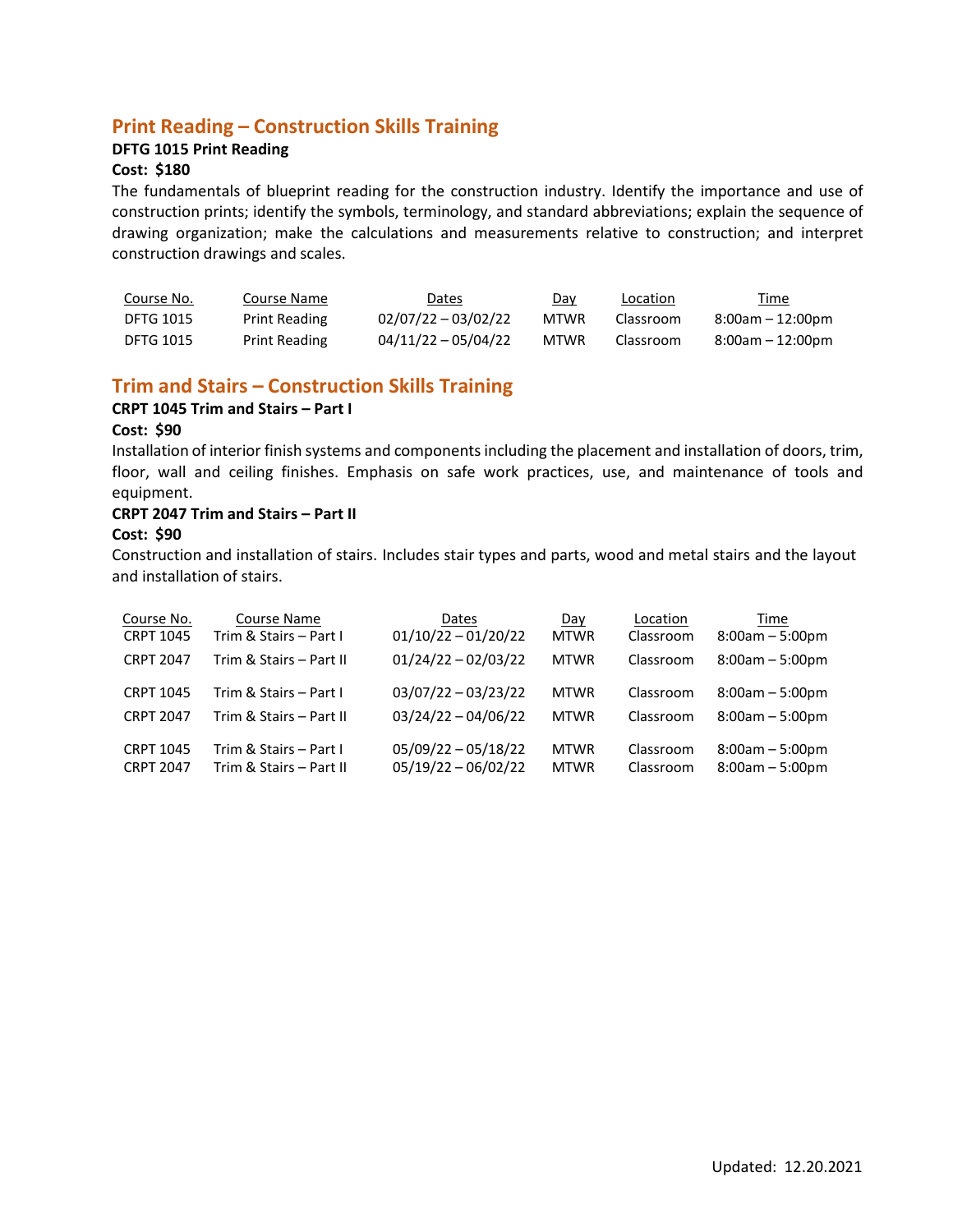# **Construction Trades Program for Youth**

This program is offered in partnership with the Texas Workforce Commission and is FREE OF CHARGE to eligible 16-24 year old students. No high school diploma or GED required.

The program consists of two-course offerings designed to give the youth of the Coastal Bend an overview of commonly recognized construction skills, safe work habits and identify the proper maintenance of tools and equipment used in the carpentry industry.

# **Carpentry – Construction Trades Grant**

#### **CRPT 1029 Basic Carpentry**

#### **No cost**

An introduction to the carpentry trade including safety tools, equipment, terminology and methods.

| Course No.       | Course Name            | Dates                 | Day         | Location  | Time              |
|------------------|------------------------|-----------------------|-------------|-----------|-------------------|
| <b>CRPT 1029</b> | <b>Basic Carpentry</b> | $01/10/22 - 02/07/22$ | <b>MTWR</b> | Classroom | $8:00am - 5:00pm$ |
| <b>CRPT 1029</b> | <b>Basic Carpentry</b> | $02/17/22 - 03/23/22$ | <b>MTWR</b> | Classroom | $8:00am - 5:00pm$ |
| <b>CRPT 1029</b> | <b>Basic Carpentry</b> | $04/11/22 - 05/05/22$ | <b>MTWR</b> | Classroom | $8:00am - 5:00pm$ |
| <b>CRPT 1029</b> | <b>Basic Carpentry</b> | $05/18/22 - 06/15/22$ | <b>MTWR</b> | Classroom | $8:00am - 5:00pm$ |

#### **CRPT 1001 Basic Framing**

#### **No cost**

Knowledge and skills required to erect wood frame structures with emphasis on layout and construction of floors, walls and roofs. Includes safety procedures for using hand and power tools and structural materials.

| Course No.       | Course Name          | Dates                 | Day         | Location  | Time              |
|------------------|----------------------|-----------------------|-------------|-----------|-------------------|
| CRPT 1001        | <b>Basic Framing</b> | $02/08/22 - 02/16/22$ | <b>MTWR</b> | Classroom | $8:00am - 5:00pm$ |
| <b>CRPT 1001</b> | <b>Basic Framing</b> | $03/23/22 - 04/04/22$ | <b>MTWR</b> | Classroom | $8:00am - 5:00pm$ |
| <b>CRPT 1001</b> | <b>Basic Framing</b> | $05/09/22 - 05/17/22$ | <b>MTWR</b> | Classroom | $8:00am - 5:00pm$ |
| CRPT 1001        | <b>Basic Framing</b> | $06/16/22 - 06/27/22$ | <b>MTWR</b> | Classroom | $8:00am - 5:00pm$ |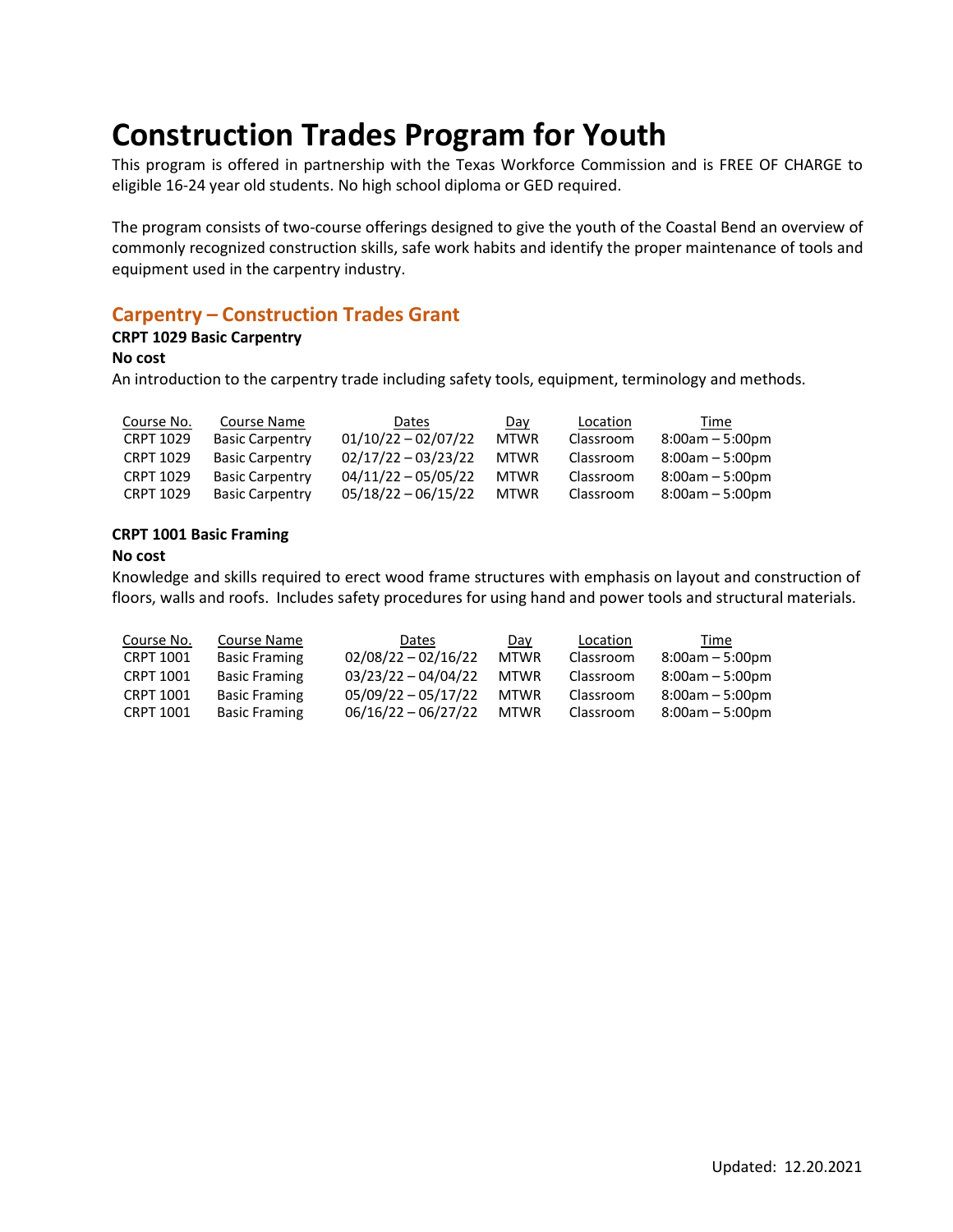# **Healthcare**

# **Certified Nurse Aide**

#### **NURA 1001 Nurse Aide – Lecture Cost: \$310**

#### **Credential/Certificate: Texas Dept. of Health and Human Services State Certification for Nurse Aide**

Classroom, laboratory, and clinical preparation for entry level nursing assistants to achieve a level of knowledge, skills, and abilities essential to provide basic care to residents of long-term care facilities. Topics include resident's rights, therapeutic communication, safety, observation, reporting and assisting residents in maintaining basic comfort and safety. Emphasis on effective interaction with members of the health care team.

#### **\*Concurrent enrollment in NURA 1060 is required.**

#### **NURA 1060 Nurse Aide – Clinical**

#### **Cost: \$390**

A continuation of NURA 1001 that includes a health-related work-based learning experience that enables the student to apply specialized occupational theory, skills and concepts for entry-level nursing assistants. Direct supervision is provided by the clinical instructor and clinical training is conducted at a long-term care facility. **\*Concurrent enrollment in NURA 1001 is required.**

| Course No.       | Course Name           | Dates                 | Day         | Location   | Time                              |
|------------------|-----------------------|-----------------------|-------------|------------|-----------------------------------|
| <b>NURA 1001</b> | Nurse Aide - Lecture  | $01/24/22 - 03/23/22$ | <b>MTW</b>  | Classroom  | $6:00 \text{pm} - 9:00 \text{pm}$ |
| <b>NURA 1060</b> | Nurse Aide - Clinical | $03/28/22 - 05/16/22$ | <b>MTW</b>  | Off-Campus | $6:00 \text{pm} - 9:00 \text{pm}$ |
| <b>NURA 1001</b> | Nurse Aide - Lecture  | $02/21/22 - 03/29/22$ | <b>MTWR</b> | Classroom  | $1:00 \text{pm} - 5:00 \text{pm}$ |
| <b>NURA 1060</b> | Nurse Aide - Clinical | $03/30/22 - 05/03/22$ | <b>MTWR</b> | Off-Campus | $1:00 \text{pm} - 5:00 \text{pm}$ |
| <b>NURA 1001</b> | Nurse Aide - Lecture  | $03/28/22 - 05/05/22$ | <b>MTWR</b> | Classroom  | $6:00 \text{pm} - 9:00 \text{pm}$ |
| <b>NURA 1060</b> | Nurse Aide – Clinical | $05/09/22 - 06/20/22$ | <b>MTWR</b> | Off-Campus | $6:00 \text{pm} - 9:00 \text{pm}$ |
| <b>NURA 1001</b> | Nurse Aide - Lecture  | $04/25/22 - 05/24/22$ | <b>MTWR</b> | Classroom  | $8:00am - 12:00pm$                |
| <b>NURA 1060</b> | Nurse Aide - Clinical | $05/25/22 - 06/27/22$ | <b>MTWR</b> | Off-Campus | $8:00am - 12:00pm$                |

# **CPR for Healthcare Workers**

# **EMSP 1019 CPR for Healthcare Workers**

**Cost: \$50**

#### **Credential/Certificate: Basic Life Support (BLS) and Heartsaver First Aid Certification**

CPR/BLS for the Health Care Provider and First Aid certification course designed for healthcare professionals and other personnel who need to know how to perform CPR and other basic cardiovascular life support skills in a wide variety of in-facility and pre-hospital settings.

| Course No.       | Course Name               | Dates    | Day      | Location  | Time              |
|------------------|---------------------------|----------|----------|-----------|-------------------|
| <b>EMSP 1019</b> | <b>CPR</b> for Healthcare | 01/15/22 | Saturday | Classroom | $9:00am - 4:30pm$ |
| <b>EMSP 1019</b> | <b>CPR for Healthcare</b> | 01/29/22 | Saturday | Classroom | $9:00am - 4:30pm$ |
| <b>EMSP 1019</b> | <b>CPR for Healthcare</b> | 02/12/22 | Saturday | Classroom | $9:00am - 4:30pm$ |
| <b>EMSP 1019</b> | <b>CPR for Healthcare</b> | 02/26/22 | Saturday | Classroom | $9:00am - 4:30pm$ |
| <b>EMSP 1019</b> | <b>CPR for Healthcare</b> | 03/26/22 | Saturday | Classroom | $9:00am - 4:30pm$ |
| <b>EMSP 1019</b> | <b>CPR for Healthcare</b> | 04/09/22 | Saturday | Classroom | $9:00am - 4:30pm$ |
| <b>EMSP 1019</b> | <b>CPR for Healthcare</b> | 04/23/22 | Saturday | Classroom | $9:00am - 4:30pm$ |
| <b>EMSP 1019</b> | <b>CPR for Healthcare</b> | 05/14/22 | Saturday | Classroom | $9:00am - 4:30pm$ |
| <b>EMSP 1019</b> | <b>CPR for Healthcare</b> | 05/28/22 | Saturday | Classroom | $9:00am - 4:30pm$ |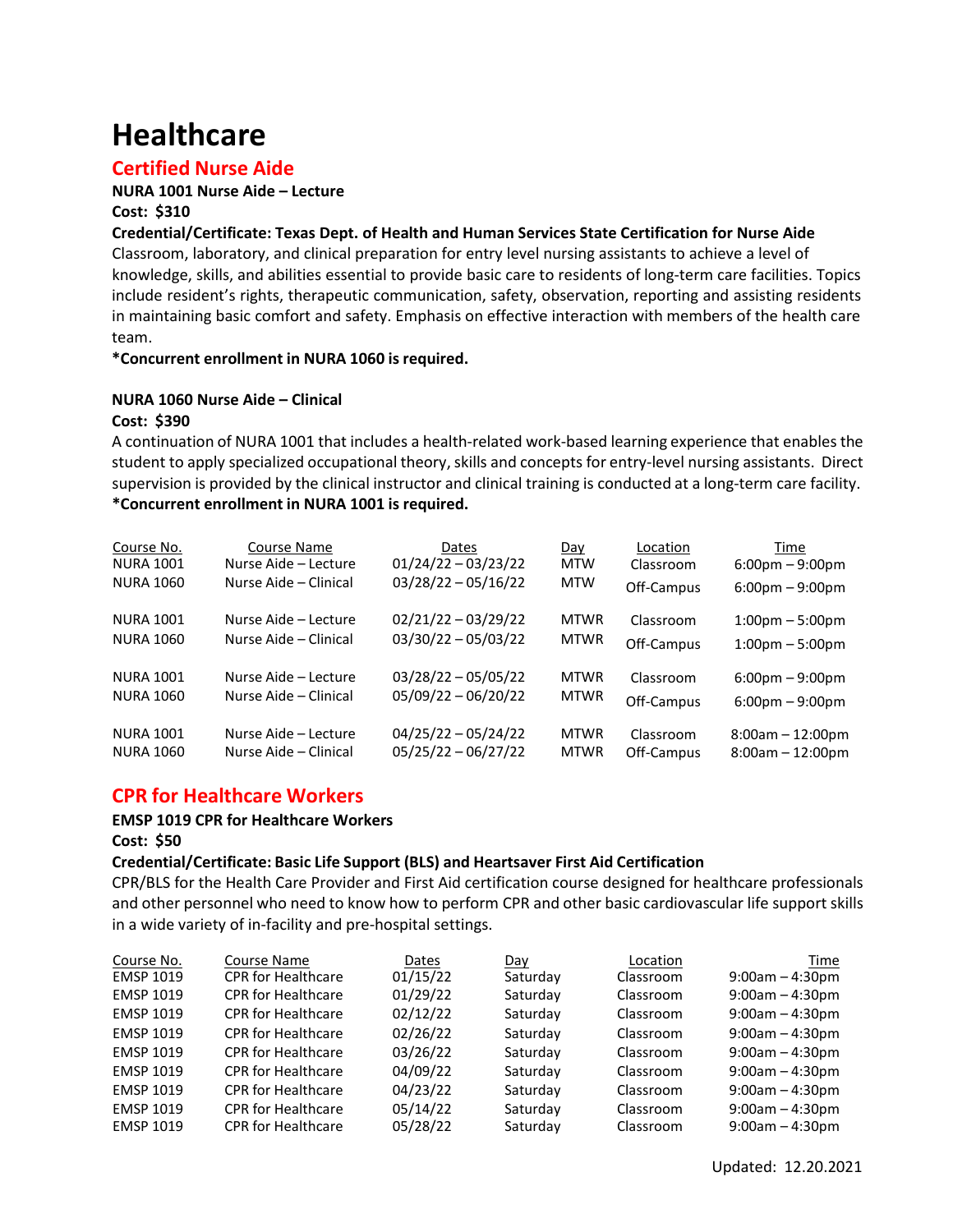# **Electrocardiography (EKG) Technician**

#### **ECRDD 1011 Electrocardiography**

#### **Cost: \$225**

#### **Credential/Certificate: Electrocardiography Technician National Certification**

Targets students who are interested in learning the fundamentals of becoming a cardiovascular technician. Fundamentals of cardiovascular anatomy and physiology. Includes basic electrocardiography procedures, interpretation of basic dysrhythmias, and appropriate treatment modalities.

| Course No. | Course Name         | Dates                 | Day         | Location  | Time                              |
|------------|---------------------|-----------------------|-------------|-----------|-----------------------------------|
| ECRD 1011  | Electrocardiography | $01/24/22 - 03/23/22$ | мw          | Classroom | $6:00 \text{pm} - 9:00 \text{pm}$ |
| ECRD 1011  | Electrocardiography | $03/28/22 - 05/18/22$ | мw          | Classroom | $6:00 \text{pm} - 9:00 \text{pm}$ |
| ECRD 1011  | Electrocardiography | $05/02/22 - 05/19/22$ | <b>MTWR</b> | Classroom | $1:00 \text{pm} - 5:00 \text{pm}$ |

### **Medical Secretary**

#### **HITT 1005 Medical Secretary Terminology**

#### **Cost: \$40**

Study of word origin and structure through the introduction of prefixes, suffixes, root words, plurals, abbreviations and symbols, surgical procedures, medical specialties, and diagnostic procedures.

| Course No.       | Course Name             | Dates                 | Day | Location | Time                              |
|------------------|-------------------------|-----------------------|-----|----------|-----------------------------------|
| <b>HITT 1005</b> | Medical Sec Terminology | $02/14/22 - 03/11/22$ | TR  | Hybrid   | $10:00$ am – 12:00pm              |
| <b>HITT 1005</b> | Medical Sec Terminology | $04/04/22 - 04/29/22$ |     | Hybrid   | $6:00 \text{pm} - 8:00 \text{pm}$ |
| <b>HITT 1005</b> | Medical Sec Terminology | $05/23/22 - 06/17/22$ |     | Hybrid   | $10:00$ am – 12:00pm              |

#### **HITT 1019 Customer Service in Healthcare**

#### **Cost: \$40**

Development of skills necessary to communicate effectively in a healthcare setting. Students will display knowledge of business etiquette, communication skills, workplace civility and ethics, appropriate workplace attire and how to work as part of a team. Demonstration of effective oral and written communications approaches and customer service skills. Additionally, students will identify techniques for conflict resolution and ethical and cultural aspects of communication.

| Course No.       | Course Name            | Dates                 | Day | Location | Time                              |
|------------------|------------------------|-----------------------|-----|----------|-----------------------------------|
| <b>HITT 1019</b> | Customer Service in HC | $01/10/22 - 01/21/22$ | TR  | Hybrid   | $6:00 \text{pm} - 8:00 \text{pm}$ |
| HITT 1019        | Customer Service in HC | $03/21/22 - 04/01/22$ | TR  | Hybrid   | $10:00$ am - 12:00pm              |
| HITT 1019        | Customer Service in HC | $05/02/22 - 05/13/22$ | TR  | Hybrid   | $6:00 \text{pm} - 8:00 \text{pm}$ |

#### **POFM 1006 Medical Secretary**

#### **Cost: \$200**

Training, skills, and knowledge needed to enter the workforce as a medical secretary. Training includes medical ethics and law, scheduling appointments, mailing procedures, managing health information, and overall office management skills in a Healthcare setting. Students will also receive basic training over insurance and coding, billing reimbursements and health record compliance.

| Course No. | Course Name       | Dates                 | Day | Location      | Time                              |
|------------|-------------------|-----------------------|-----|---------------|-----------------------------------|
| POFM 1006  | Medical Secretary | $01/24/22 - 04/08/22$ | TR  | Hybrid        | $6:00 \text{pm} - 8:00 \text{pm}$ |
| POFM 1006  | Medical Secretary | $04/04/22 - 06/10/22$ | TR. | <b>Hybrid</b> | $10:00$ am – 12:00pm              |
| POFM 1006  | Medical Secretary | $05/16/22 - 07/22/22$ | TR  | <b>Hybrid</b> | $6:00 \text{pm} - 8:00 \text{pm}$ |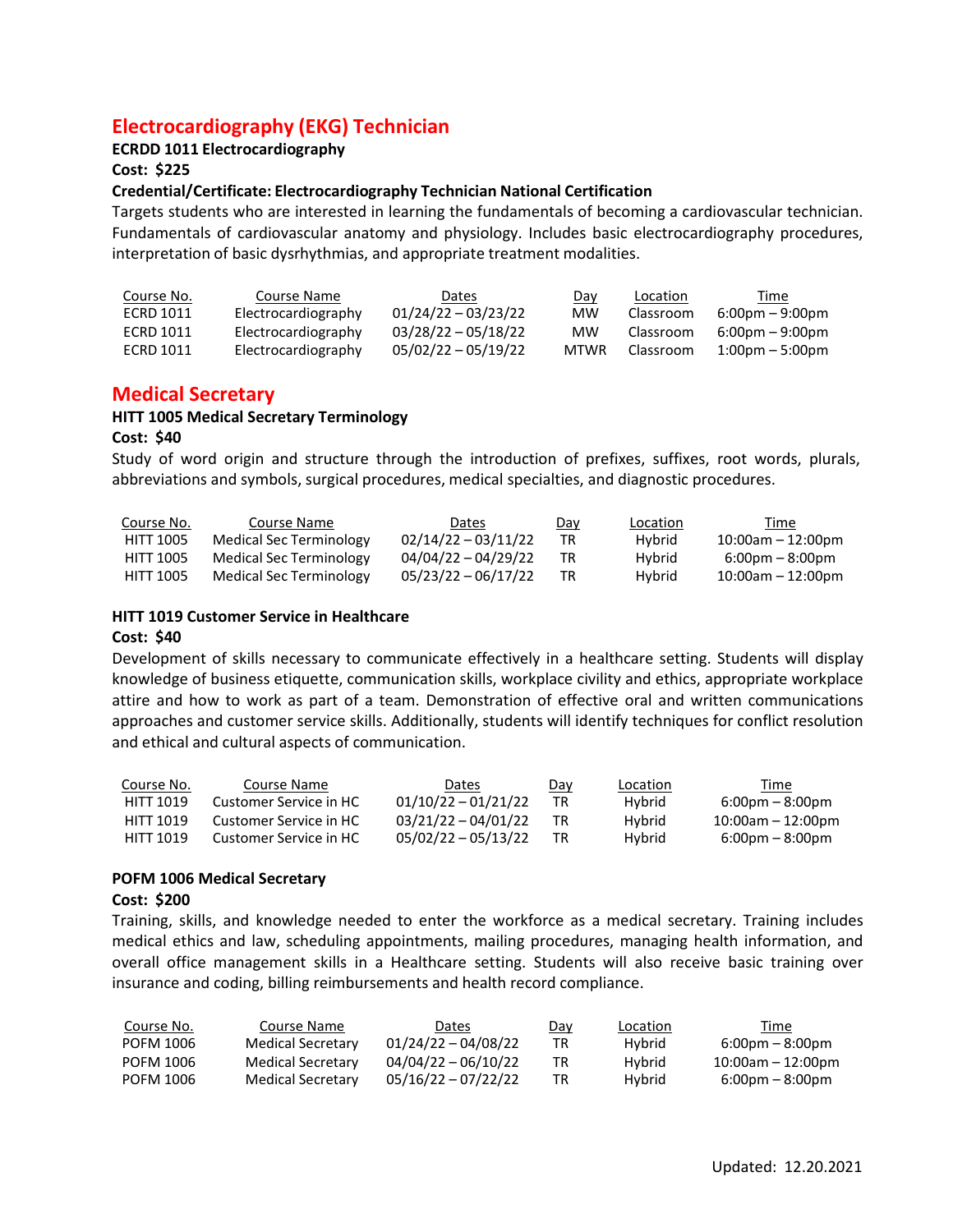# **Medication Aide Permit Renewal**

#### **NURA 1041 Medication Aide Permit Renewal**

**Cost: \$50**

#### **Credential/Certificate: Medication Aide Permit Renewal**

A course for Certified Medication Aides who possess a Medication Aide permit issued by the Texas Department of Health and Human Services (TXDHHS). The Medication Aide Permit must be renewed on an annual basis and is a condition for employment.

| Course No.       | Course Name                           | Dates                 | Day         | Location    | Time       |
|------------------|---------------------------------------|-----------------------|-------------|-------------|------------|
| <b>NURA 1041</b> | Medication Aide Permit Renewal        | $01/24/22 - 01/29/22$ | <b>INET</b> | Online only | Self-paced |
| <b>NURA 1041</b> | <b>Medication Aide Permit Renewal</b> | $02/21/22 - 02/26/22$ | <b>INET</b> | Online only | Self-paced |
| <b>NURA 1041</b> | Medication Aide Permit Renewal        | 03/21/22 - 03/26/22   | <b>INET</b> | Online only | Self-paced |
| <b>NURA 1041</b> | <b>Medication Aide Permit Renewal</b> | $04/18/22 - 04/23/22$ | <b>INET</b> | Online only | Self-paced |
| <b>NURA 1041</b> | <b>Medication Aide Permit Renewal</b> | $05/23/22 - 05/28/22$ | <b>INET</b> | Online only | Self-paced |

# **Patient Care Technician**

#### **NUPC 1020 Patient Care Technician**

#### **Cost: TBD**

Training, skills, and knowledge needed to gain employment as a Patient Care Technician in a hospital setting. Assist patients in the acute care setting with activities of daily living; measure vital signs; communicate effectively with patients, family members, and staff.

| Course No. | Course Name                    | Dates                                              | Day | Location | Time |
|------------|--------------------------------|----------------------------------------------------|-----|----------|------|
| NUPC 1020  | <b>Patient Care Technician</b> | 03/28/22 - 05/19/22 MTWR Classroom 6:00pm - 9:00pm |     |          |      |

# **Spanish for Medical Professionals**

#### **SPNL 1001 Spanish for Medical Professionals – Beginner**

#### **Cost: \$100**

Achieve a competence in medical Spanish through the practice of pronunciation, vocabulary, and grammatical structures, all within the context of the medical professions. Focus is placed on role-play activities that will cover the most common medical scenarios in Spanish.

| Course No. | Course Name                     | Dates                 | Day | Location | Time            |
|------------|---------------------------------|-----------------------|-----|----------|-----------------|
| SPNL 1001  | Spanish for Med Prof - Beginner | 03/28/22-04/29/22 TBD |     | Hybrid   | 6:00pm – 7:00pm |

#### **SPNL 1002 Spanish for Medical Professionals – IntermediateCost: \$100**

Instruction in selected vocabulary of technical and medical terms, pronunciations and basic structures used by those employed in the medical field. Translate medical terminology; verbalize Spanish terms, phrases and commands necessary for conducting general medical procedures and examinations. Utilize Spanish phrases for greetings, common expressions and directions.

| Course No.       | Course Name              | Dates                 | <u>Day</u> | Location | Time                              |
|------------------|--------------------------|-----------------------|------------|----------|-----------------------------------|
| <b>SPNL 1002</b> | Spanish for Med Prof Int | $02/07/22 - 03/11/22$ | TBD        | Hybrid   | $6:00 \text{pm} - 7:00 \text{pm}$ |
| <b>SPNL 1002</b> | Spanish for Med Prof Int | $05/09/22 - 06/10/22$ | TBD        | Hybrid   | $6:00 \text{pm} - 7:00 \text{pm}$ |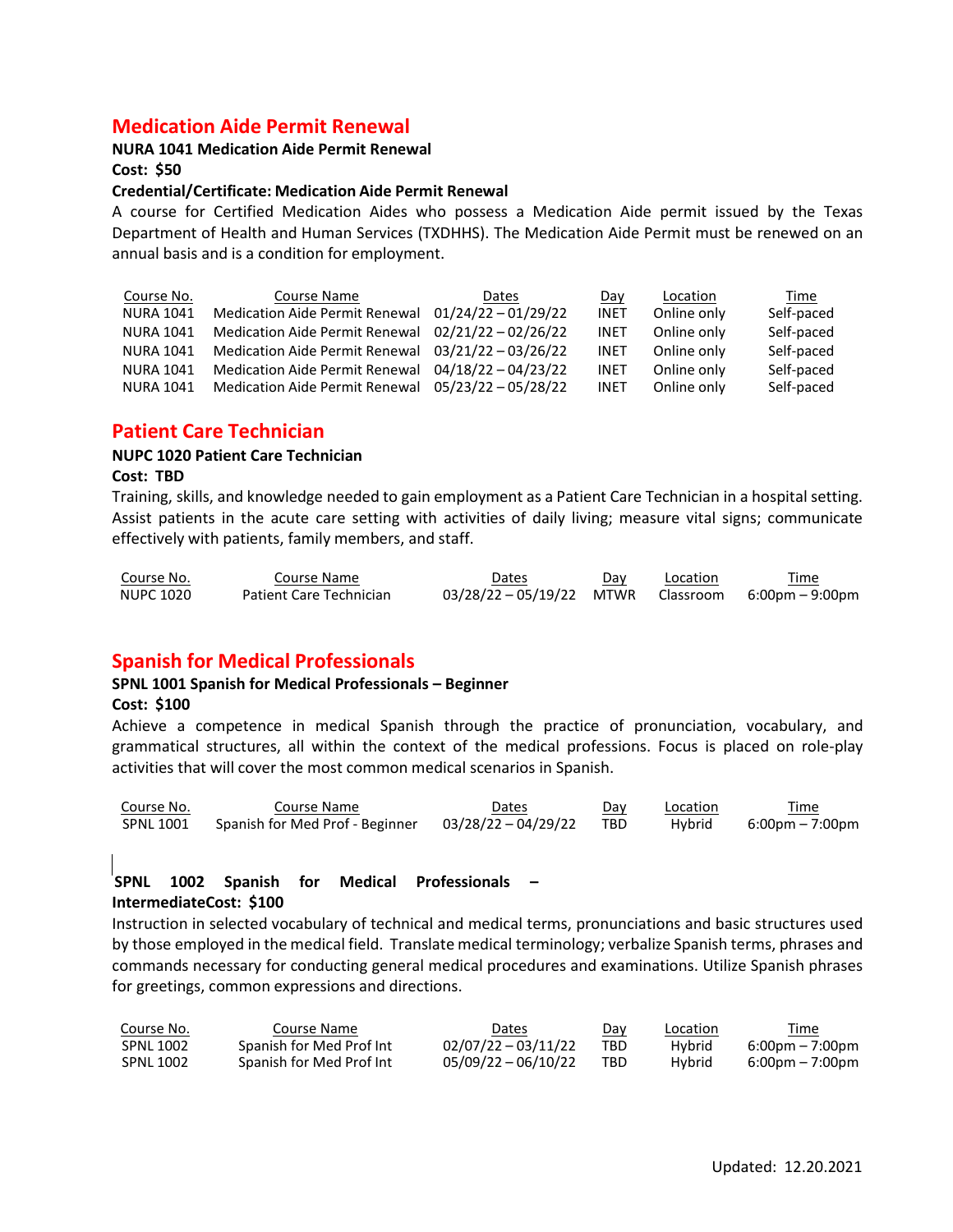# **Personal Enrichment**

### **Education**

# **EDTC 1002 Substitute Teacher**

#### **Cost: \$70**

An exploration of the role of the substitute, identification of student needs, behavior modification and classroom management, teach methodologies, school personnel relationships, mandated state standards and growth and development of students.

| Course No. | Course Name        | <b>Dates</b>          | <u>Day</u>  | Location  | Time                                      |
|------------|--------------------|-----------------------|-------------|-----------|-------------------------------------------|
| EDTC 1002  | Substitute Teacher | $01/10/22 - 01/13/22$ | <b>MTWR</b> | Classroom | $6:00 \text{pm} - 9:00 \text{pm}$         |
| FDTC 1002  | Substitute Teacher | $03/04/22 - 03/05/22$ | FS.         | Classroom | $10:00$ am $-4:00$ pm                     |
| FDTC 1002  | Substitute Teacher | 04/04/22 - 04/07/22   | <b>MTWR</b> | Classroom | $6:00 \,\mathrm{pm} - 9:00 \,\mathrm{pm}$ |

### **Professional Development**

# **COMG 1009 Effective Public Speaking**

# **Cost: \$30**

Emphasizes use of verbal and non-verbal skills to make points clear and effective. Implement strategies for stress-free public speaking; use verbal and non-verbal communication skills to make points clear; organize presentation for understanding and clarity; and present to an audience.

| Course No. | Course Name                                               | Dates | Day | Location  | Time                              |
|------------|-----------------------------------------------------------|-------|-----|-----------|-----------------------------------|
|            | COMG 1009 Effective Public Speaking $02/15/22 - 02/24/22$ |       | TR. | Classroom | $6:00 \text{pm} - 8:30 \text{pm}$ |
|            | COMG 1009 Effective Public Speaking $05/02/22 - 05/11/22$ |       | МW  | Classroom | $6:00 \text{pm} - 8:30 \text{pm}$ |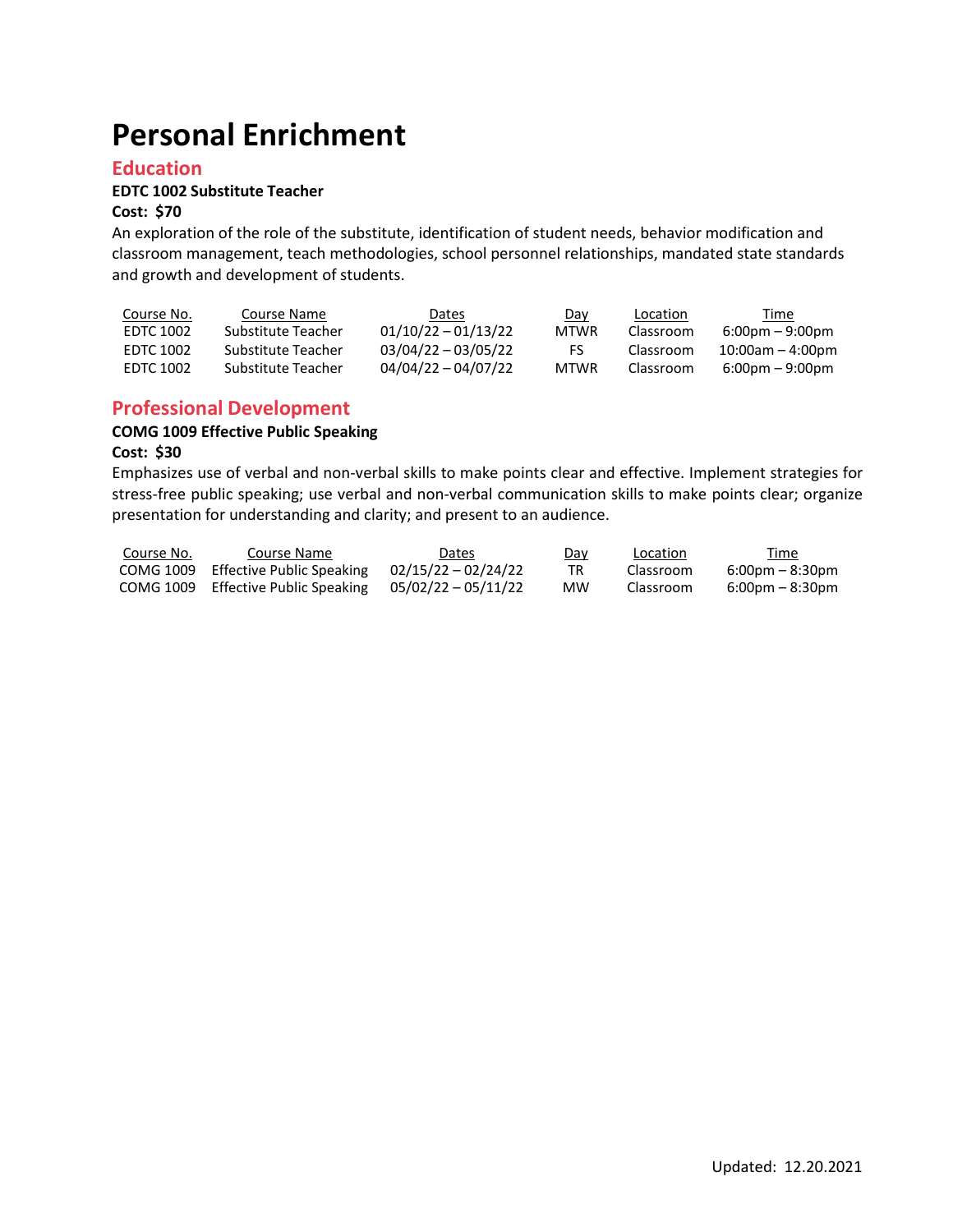# **Pipeline**

# **Pipeline Skills Training**

#### **PTRT 2005 Introduction to Pipeline and Petrochemical Industries**

#### **Cost: \$180**

An overview of pipeline design, maintenance and operations, including safety and regulatory compliance. In addition, this course covers pipeline industry history and development, oil fields, pump stations and oil movements. Students will also learn pipeline "language".

| Course No. | Course Name       | Dates               | Dav       | Location | Time                          |
|------------|-------------------|---------------------|-----------|----------|-------------------------------|
| PTRT 2005  | Intro to Pipeline | 01/10/22 - 02/07/22 | <b>MW</b> |          | $Classroom = 5:30pm - 8:30pm$ |

### **PTRT 2015 Pipeline Construction and Operations Cost: \$180**

The study of the process and safety used in the petroleum industry as relating to the construction and operation of pipelines.

| Course No. | Course Name                   | Dates                  | Day | Location | Time                          |
|------------|-------------------------------|------------------------|-----|----------|-------------------------------|
| PTRT 2015  | Pipeline Construction & Oper. | 02/14/22 – 03/09/22 MW |     |          | $Classroom = 5:30pm - 8:30pm$ |

#### **PTRT 2020 Corrosion Control and Regulatory Compliance**

#### **Cost: \$180**

Corrosion processed and application of corrosion prevention including coatings and other procedures. This course is designed to be repeated multiple times to improve student proficiency and get familiar with pipeline regulatory compliance.

| Course No. | Course Name                         | Dates                 | Day | Location | Time                      |
|------------|-------------------------------------|-----------------------|-----|----------|---------------------------|
| PTRT 2020  | <b>Corrosion Control/Compliance</b> | 03/21/22/-04/13/22 MW |     |          | Classroom 5:30pm – 8:30pm |

# **Real Estate**

# **Real Estate – online via Dearborn, classroom, live stream**

#### **RELE 1002 Principles I**

#### **Cost: \$180**

An overview of licensing as a real estate broker orsalesperson in Texas. Includes ethics of practice as a license holder; titles to and conveyance of real estate; legal descriptions, deeds, encumbrances and liens; distinctions between personal and real property; appraisal, finance and regulations; closing procedures; and real estate mathematics. Covers at least three hours of classroom instruction on federal, state and local laws relating to housing discrimination, housing credit discrimination and community reinvestment. Fulfills at least 30 of 60 hours of required instruction for salesperson license.

| Course No.       | Course Name                        | Date                  | Day         | Location    | Time                |
|------------------|------------------------------------|-----------------------|-------------|-------------|---------------------|
| <b>RELE 1002</b> | Principles I – online via Dearborn | $01/10/22 - 05/06/22$ | <b>INET</b> | Online only | Self-paced          |
| <b>RELE 1002</b> | Principles I – online via Dearborn | $01/24/22 - 05/20/22$ | <b>INET</b> | Online only | Self-paced          |
| <b>RELE 1002</b> | Principles I - online via Dearborn | $02/07/22 - 06/03/22$ | <b>INET</b> | Online only | Self-paced          |
| <b>RELE 1002</b> | Principles I - online via Dearborn | $02/21/22 - 06/17/22$ | <b>INET</b> | Online only | Self-paced          |
| <b>RELE 1002</b> | Principles I - online via Dearborn | $03/07/22 - 07/01/22$ | <b>INET</b> | Online only | Self-paced          |
| <b>RELE 1002</b> | Principles I - online via Dearborn | $03/21/22 - 07/08/22$ | <b>INET</b> | Online only | Self-paced          |
| <b>RELE 1002</b> | Principles I – online via Dearborn | $04/04/22 - 07/22/22$ | <b>INET</b> | Online only | Self-paced          |
| <b>RELE 1002</b> | Principles I - online via Dearborn | $04/18/22 - 08/05/22$ | <b>INET</b> | Online only | Self-paced          |
| <b>RELE 1002</b> | Principles 1                       | $02/22/22 - 03/31/22$ | <b>TR</b>   | Classroom   | $2:30pm - 5:30pm$   |
|                  |                                    |                       |             |             | Updated: 12.20.2021 |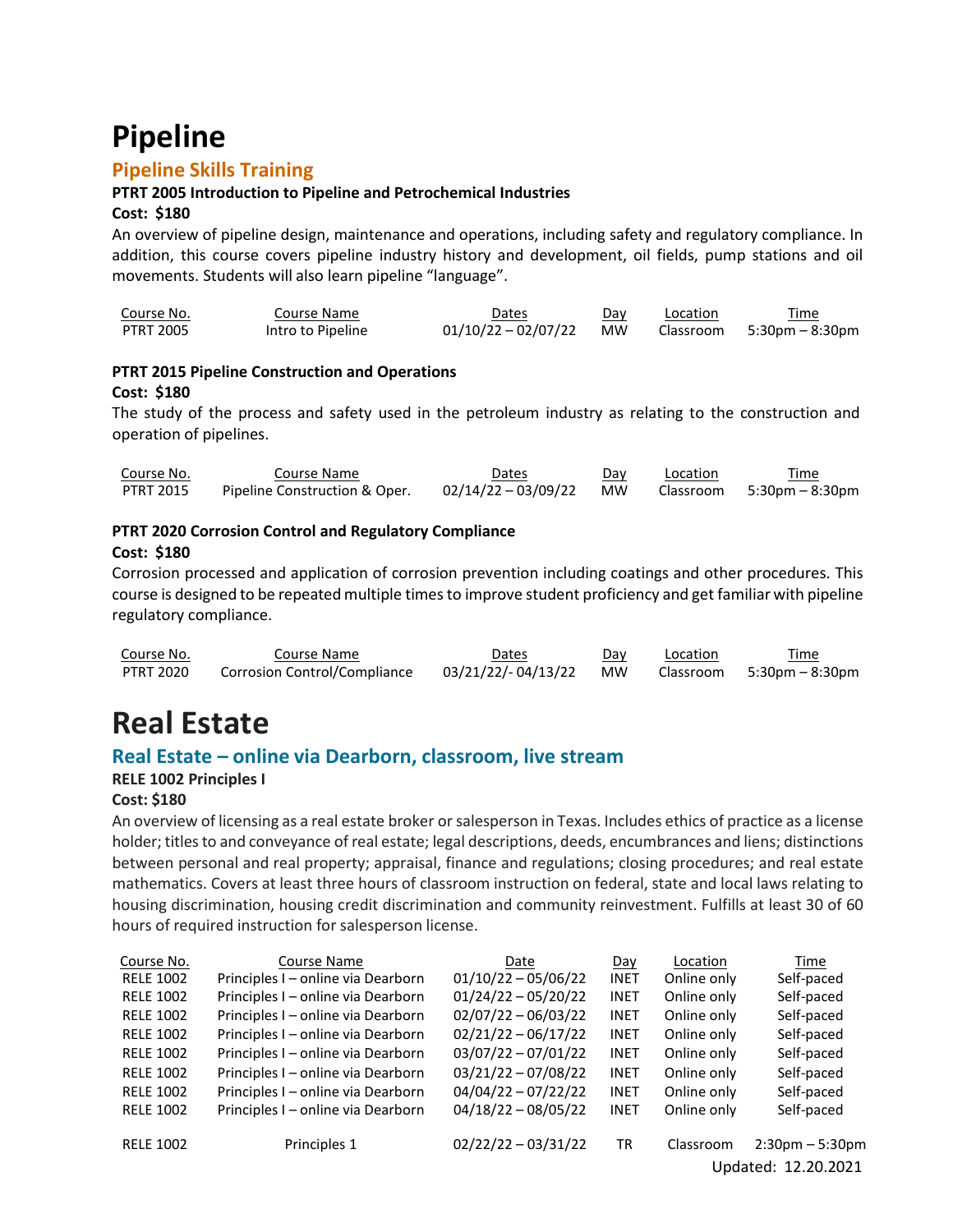#### **RELE 1039 Principles II Cost: \$180**

A continuing overview of licensing as a broker or salesperson in Texas. Includes ethics of practice as a license holder, titles to and conveyance of real estate, legal descriptions, deeds, encumbrances and liens, distinctions between personal and real property, appraisal, finance and regulations, closing procedures and real estate mathematics. Covers at least three hours of classroom instruction on federal, state and local laws relating to housing, discrimination, housing credit discrimination and community reinvestment. Fulfills at least 30 of 60 hours of required instruction for salesperson license.

| Course No.       | Course Name                         | Date                  | Day         | Location    | Time       |
|------------------|-------------------------------------|-----------------------|-------------|-------------|------------|
| <b>RELE 1039</b> | Principles II - online via Dearborn | $01/10/22 - 05/06/22$ | <b>INET</b> | Online only | Self-paced |
| <b>RELE 1039</b> | Principles II - online via Dearborn | $01/24/22 - 05/20/22$ | <b>INET</b> | Online only | Self-paced |
| <b>RELE 1039</b> | Principles II - online via Dearborn | $02/07/22 - 06/03/22$ | <b>INET</b> | Online only | Self-paced |
| <b>RELE 1039</b> | Principles II - online via Dearborn | $02/21/22 - 06/17/22$ | <b>INET</b> | Online only | Self-paced |
| <b>RELE 1039</b> | Principles II - online via Dearborn | $03/07/22 - 07/01/22$ | <b>INET</b> | Online only | Self-paced |
| <b>RELE 1039</b> | Principles II - online via Dearborn | $03/21/22 - 07/08/22$ | <b>INET</b> | Online only | Self-paced |
| <b>RELE 1039</b> | Principles II - online via Dearborn | $04/04/22 - 07/22/22$ | <b>INET</b> | Online only | Self-paced |
| <b>RELE 1039</b> | Principles II - online via Dearborn | $04/18/22 - 08/05/22$ | <b>INET</b> | Online only | Self-paced |

#### **RELE 2002 Law of Agency**

#### **Cost: \$180**

Law of agency including principal-agent and master-servant relationships, the authority of an agent, the termination of an agent's authority, the fiduciary and other duties of an agent, employment law, deceptive trade practices, listing or buying representation procedures and the disclosure of an agency.

| Course No.       | Course Name                         | Date                  | Day         | Location    | Time       |
|------------------|-------------------------------------|-----------------------|-------------|-------------|------------|
| <b>RELE 2002</b> | Law of Agency – online via Dearborn | $01/10/22 - 05/06/22$ | <b>INET</b> | Online only | Self-paced |
| <b>RELE 2002</b> | Law of Agency - online via Dearborn | $01/24/22 - 05/20/22$ | <b>INET</b> | Online only | Self-paced |
| <b>RELE 2002</b> | Law of Agency - online via Dearborn | $02/07/22 - 06/03/22$ | <b>INET</b> | Online only | Self-paced |
| <b>RELE 2002</b> | Law of Agency - online via Dearborn | $02/21/22 - 06/17/22$ | <b>INET</b> | Online only | Self-paced |
| <b>RELE 2002</b> | Law of Agency - online via Dearborn | $03/07/22 - 07/01/22$ | <b>INET</b> | Online only | Self-paced |
| <b>RELE 2002</b> | Law of Agency - online via Dearborn | $03/21/22 - 07/08/22$ | <b>INET</b> | Online only | Self-paced |
| <b>RELE 2002</b> | Law of Agency – online via Dearborn | $04/04/22 - 07/22/22$ | <b>INET</b> | Online only | Self-paced |
| <b>RELE 2002</b> | Law of Agency - online via Dearborn | $04/18/22 - 08/05/22$ | <b>INET</b> | Online only | Self-paced |

#### **RELE 1012 Law of Contracts**

#### **Cost: \$180**

Elements of a contract, offer and acceptance, statute of frauds, specific performance and remedies for breach, unauthorized practice of law, commission rules relating to use of adopted forms and owner disclosure requirements.

| Course No.       | Course Name                            | Date                  | Day         | Location    | Time                 |
|------------------|----------------------------------------|-----------------------|-------------|-------------|----------------------|
| <b>RELE 1012</b> | Law of Contracts - online via Dearborn | $01/10/22 - 05/06/22$ | <b>INET</b> | Online only | Self-paced           |
| <b>RELE 1012</b> | Law of Contracts – online via Dearborn | $01/24/22 - 05/20/22$ | INET        | Online only | Self-paced           |
| <b>RELE 1012</b> | Law of Contracts – online via Dearborn | $02/07/22 - 06/03/22$ | INET        | Online only | Self-paced           |
| <b>RELE 1012</b> | Law of Contracts – online via Dearborn | $02/21/22 - 06/17/22$ | INET        | Online only | Self-paced           |
| <b>RELE 1012</b> | Law of Contracts – online via Dearborn | $03/07/22 - 07/01/22$ | INET        | Online only | Self-paced           |
| <b>RELE 1012</b> | Law of Contracts – online via Dearborn | $03/21/22 - 07/08/22$ | INET        | Online only | Self-paced           |
| <b>RELE 1012</b> | Law of Contracts – online via Dearborn | $04/04/22 - 07/22/22$ | <b>INET</b> | Online only | Self-paced           |
| <b>RELE 1012</b> | Law of Contracts – online via Dearborn | $04/18/22 - 08/05/22$ | INET        | Online only | Self-paced           |
| <b>RELE 1012</b> | Law of Contracts                       | $02/22/22 - 03/31/22$ | TR          | Classroom   | $5:30$ pm $-8:30$ pm |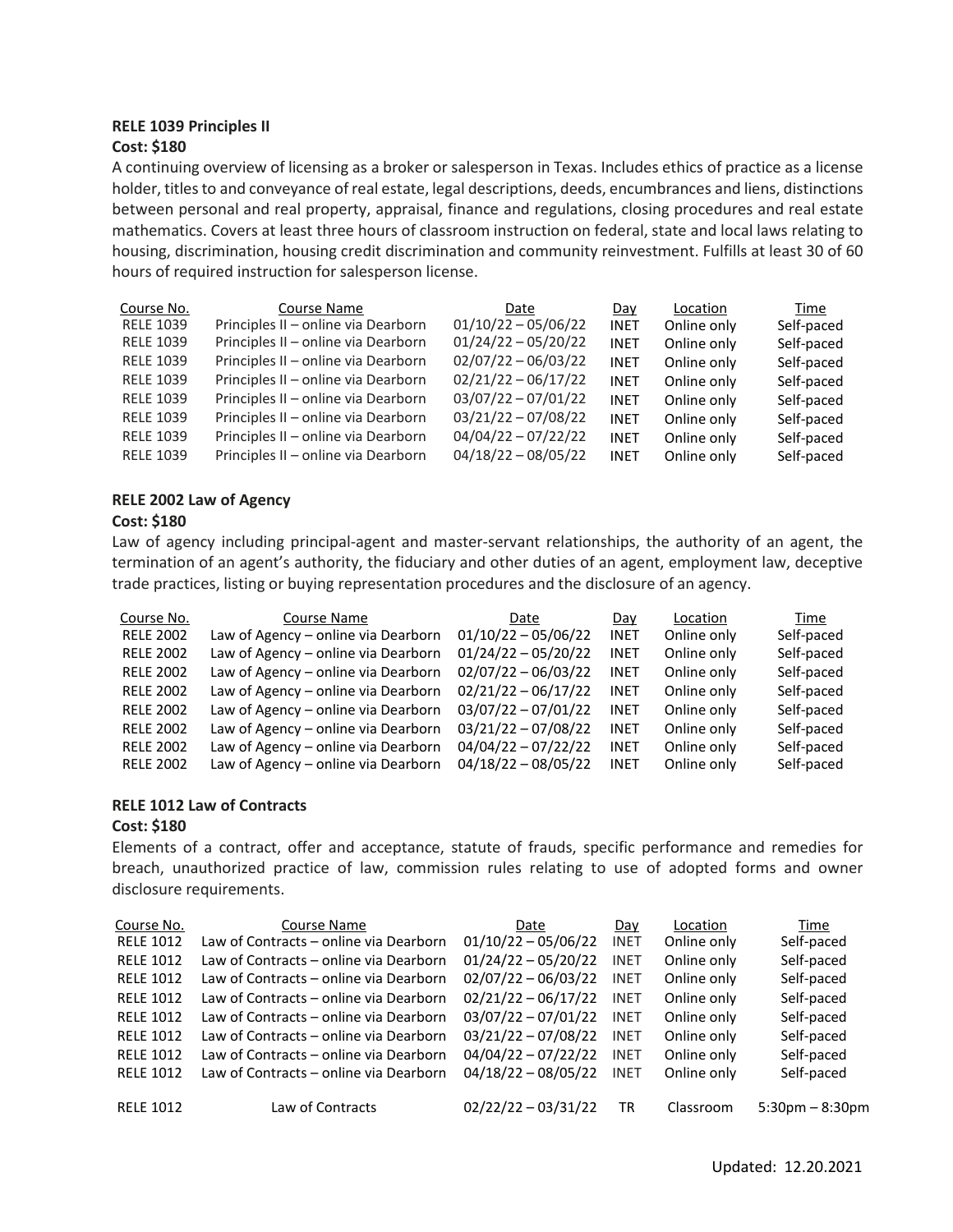#### **RELE 1000 Promulgated Contracts and Forms Cost: \$180 online via Dearborn**

#### **Cost: \$200 classroom / live stream**

Includes but is not limited to unauthorized practice of law, broker-lawyer committee, current promulgated and approved forms, commission rules governing use forms and case studies involving use of forms.

| Course No.                           | <b>Course Name</b>                                                 | Date                                           | Day             | Location                | Time                                                       |
|--------------------------------------|--------------------------------------------------------------------|------------------------------------------------|-----------------|-------------------------|------------------------------------------------------------|
| <b>RELE 1000</b>                     | Promulgated Contracts and Forms -<br>online via Dearborn           | $01/10/22 - 05/06/22$                          | <b>INET</b>     | Online only             | Self-paced                                                 |
| <b>RELE 1000</b>                     | Promulgated Contracts and Forms -<br>online via Dearborn           | $01/24/22 - 05/20/22$                          | <b>INET</b>     | Online only             | Self-paced                                                 |
| <b>RELE 1000</b>                     | Promulgated Contracts and Forms -<br>online via Dearborn           | $02/07/22 - 06/03/22$                          | <b>INET</b>     | Online only             | Self-paced                                                 |
| <b>RELE 1000</b>                     | Promulgated Contracts and Forms -<br>online via Dearborn           | $02/21/22 - 06/17/22$                          | <b>INET</b>     | Online only             | Self-paced                                                 |
| <b>RELE 1000</b>                     | Promulgated Contracts and Forms -<br>online via Dearborn           | $03/07/22 - 07/01/22$                          | <b>INET</b>     | Online only             | Self-paced                                                 |
| <b>RELE 1000</b>                     | Promulgated Contracts and Forms -<br>online via Dearborn           | $03/21/22 - 07/08/22$                          | <b>INET</b>     | Online only             | Self-paced                                                 |
| <b>RELE 1000</b>                     | Promulgated Contracts and Forms -<br>online via Dearborn           | $04/04/22 - 07/22/22$                          | <b>INET</b>     | Online only             | Self-paced                                                 |
| <b>RELE 1000</b>                     | Promulgated Contracts and Forms -<br>online via Dearborn           | $04/18/22 - 08/05/22$                          | <b>INET</b>     | Online only             | Self-paced                                                 |
| <b>RELE 1000</b><br><b>RELE 1000</b> | Promulgated Contracts and Forms<br>Promulgated Contracts and Forms | $01/05/22 - 02/09/22$<br>$01/06/22 - 02/10/22$ | <b>MW</b><br>TR | Livestream<br>Classroom | $9:00$ am $-12:00$ pm<br>$2:30 \text{pm} - 5:30 \text{pm}$ |

#### **RELE 1020 Finance**

#### **Cost: \$180 online via Dearborn**

#### **Cost: \$200 classroom / live stream**

Monetary systems, primary and secondary money markets, sources of mortgage loans, federal government programs, loan applications, processes and procedures, closing costs, alternative financial instruments, equal credit opportunity laws affecting mortgage lending, Community Reinvestment Act and the state housing agency.

| Course No.       | Course Name                   | Date                  | Day         | Location    | Time                              |
|------------------|-------------------------------|-----------------------|-------------|-------------|-----------------------------------|
| <b>RELE 1020</b> | Finance – online via Dearborn | $01/10/22 - 05/06/22$ | <b>INET</b> | Online only | Self-paced                        |
| <b>RELE 1020</b> | Finance – online via Dearborn | $01/24/22 - 05/20/22$ | <b>INET</b> | Online only | Self-paced                        |
| <b>RELE 1020</b> | Finance – online via Dearborn | $02/07/22 - 06/03/22$ | <b>INET</b> | Online only | Self-paced                        |
| <b>RELE 1020</b> | Finance – online via Dearborn | $02/21/22 - 06/17/22$ | <b>INET</b> | Online only | Self-paced                        |
| <b>RELE 1020</b> | Finance – online via Dearborn | $03/07/22 - 07/01/22$ | <b>INET</b> | Online only | Self-paced                        |
| <b>RELE 1020</b> | Finance – online via Dearborn | $03/21/22 - 07/08/22$ | <b>INET</b> | Online only | Self-paced                        |
| <b>RFIF 1020</b> | Finance – online via Dearborn | $04/04/22 - 07/22/22$ | <b>INET</b> | Online only | Self-paced                        |
| <b>RELE 1020</b> | Finance – online via Dearborn | $04/18/22 - 08/05/22$ | <b>INET</b> | Online only | Self-paced                        |
| <b>RELE 1020</b> | Finance                       | $01/05/22 - 02/09/22$ | <b>MW</b>   | Livestream  | $5:30 \text{pm} - 8:30 \text{pm}$ |
| <b>RELE 1020</b> | Finance                       | $01/06/22 - 02/10/22$ | <b>TR</b>   | Classroom   | $5:30 \text{pm} - 8:30 \text{pm}$ |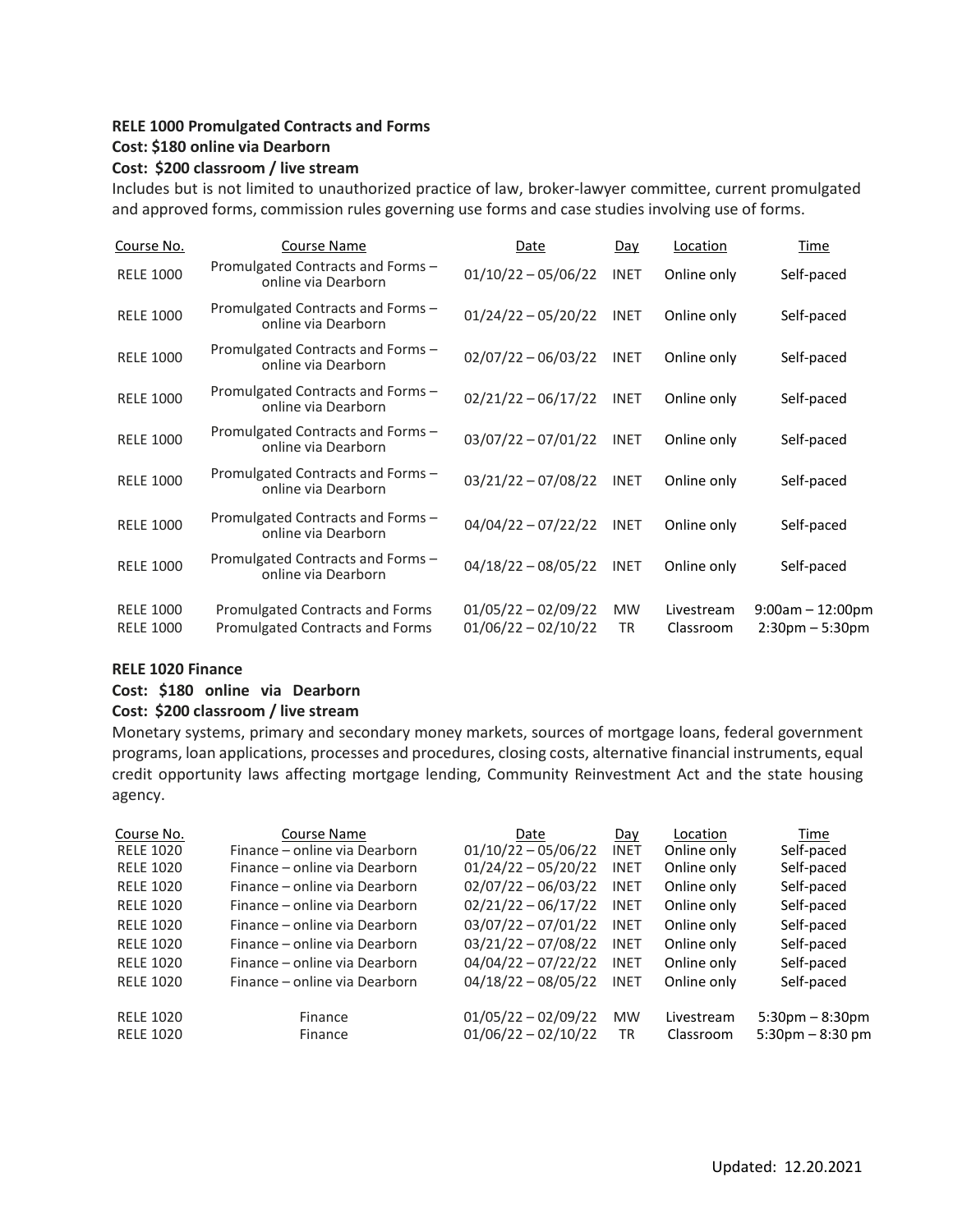# **Real Estate Fast Track Program**

#### **Cost: \$800**

The Fast Track Real Estate program provides you an opportunity to purchase ALL of the required Real Estate courses at the same time for a discounted price.

**\*\*Students may register for these classes at any time.** This program requires administrative approval. Call 361-698-2714 to schedule an appointment with the Program Manager. Once approved, you may register and begin. You will have access to all six classes and will have one year to complete them.

#### **RELE 1002 Principles I – Fast Track**

An overview of licensing as a real estate broker orsalesperson in Texas. Includes ethics of practice as a license holder; titles to and conveyance of real estate; legal descriptions, deeds, encumbrances and liens; distinctions between personal and real property; appraisal, finance and regulations; closing procedures; and real estate mathematics. Covers at least three hours of classroom instruction on federal, state and local laws relating to housing discrimination, housing credit discrimination and community reinvestment. Fulfills at least 30 of 60 hours of required instruction for salesperson license.

#### **RELE 1039 Principles II – Fast Track**

A continuing overview of licensing as a broker or salesperson in Texas. Includes ethics of practice as a license holder, titles to and conveyance of real estate, legal descriptions, deeds, encumbrances and liens, distinctions between personal and real property, appraisal, finance and regulations, closing procedures and real estate mathematics. Covers at least three hours of classroom instruction on federal, state and local laws relating to housing, discrimination, housing credit discrimination and community reinvestment. Fulfills at least 30 of 60 hours of required instruction for salesperson license.

#### **RELE 1012 Law of Contracts – Fast Track**

Elements of a contract, offer and acceptance, statute of frauds, specific performance and remedies for breach, unauthorized practice of law, commission rules relating to use of adopted forms and owner disclosure requirements.

#### **RELE 2002 Law of Agency – Fast Track**

Includes principal-agent and master-servant relationships, the authority of an agent, the termination of an agent's authority, the fiduciary and other duties of an agent, employment law, deceptive trade practices, listing or buying representation procedures and the disclosure of an agency.

#### **RELE 1020 Finance – Fast Track**

Monetary systems, primary and secondary money markets, sources of mortgage loans, federal government programs, loan applications, processes and procedures, closing costs, alternative financial instruments, equal credit opportunity laws affecting mortgage lending, Community Reinvestment Act and the state housing agency.

#### **RELE 1000 Promulgated Forms – Fast Track**

Includes but is not limited to unauthorized practice of law, broker-lawyer committee, current promulgated and approved forms, commission rules governing use forms and case studies involving use of forms.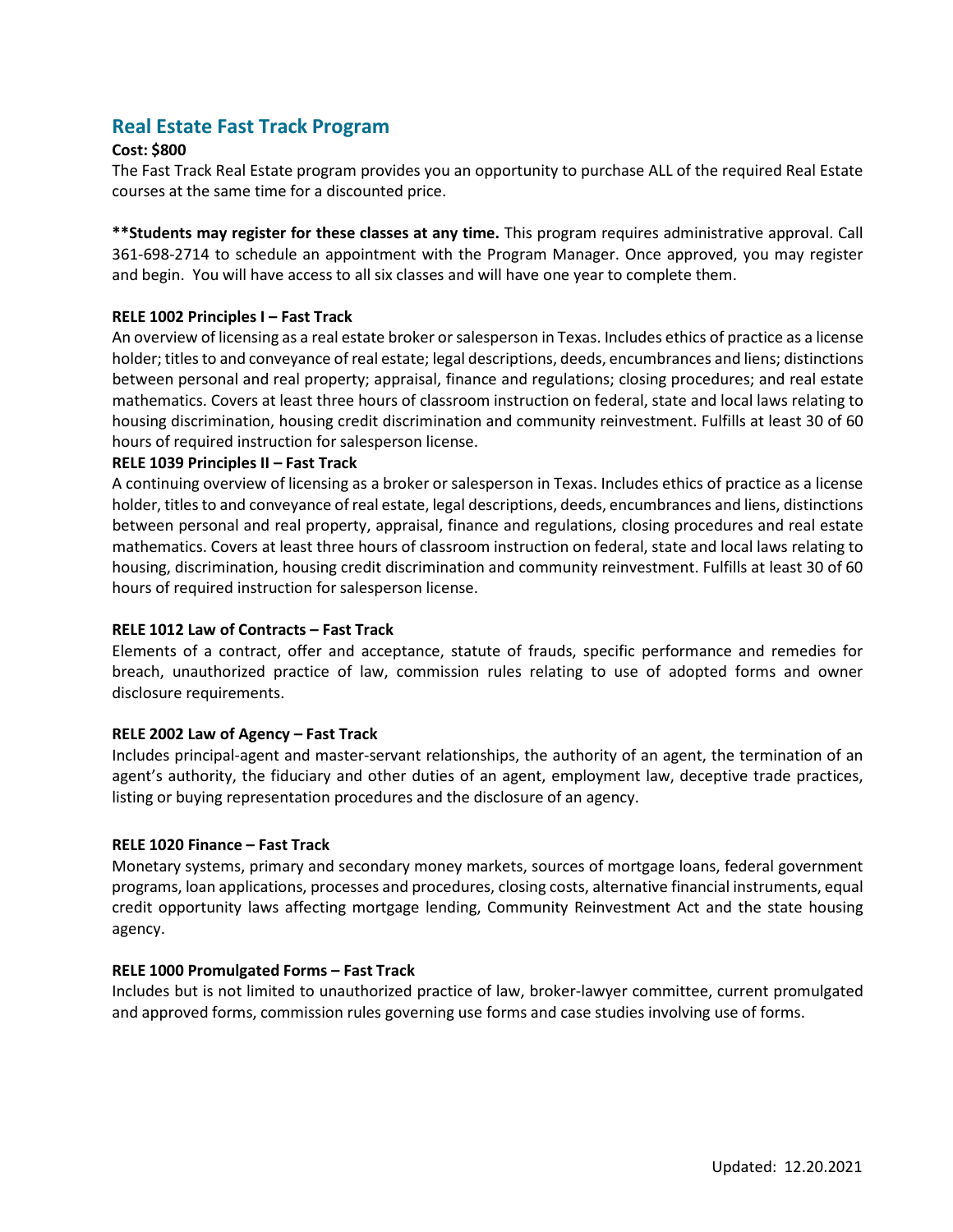# **Senior Education**

### **Computer Training**

#### **ITNW 1007N Internet**

#### **Cost: \$5**

Introduction to the Internet including e-mail, home page and how to perform basic research to address company/business needs. Identify basic Internet concepts and terminology; use electronic communication; and collect and evaluate research data using the Internet.

| Course No. | Course Name | Dates                 | Dav        | Location  | Time            |
|------------|-------------|-----------------------|------------|-----------|-----------------|
| ITNW 1007N | Internet    | $02/23/22 - 03/09/22$ | <b>MWF</b> | Classroom | 9:00am -12:00pm |

#### **ITSC 1001N Introduction to Computers Cost: \$5**

Introduction to basic computer hardware and components such as a computer keyboard, mouse, monitor and computer operating system. Recommended forstudents who have no previous experience working with a computer.

| Course No.        | Course Name        | Dates               | Dav | Location  | Time             |
|-------------------|--------------------|---------------------|-----|-----------|------------------|
| <b>ITSC 1001N</b> | Intro to Computers | 01/10/22 - 01/14/22 | MWF | Classroom | 9:00am – 12:00pm |

#### **ITSC 1012N Beginning Computers**

#### **Cost: \$5**

This is the first course in learning the computer. Computer systems and their uses in today's business communities.

| Course No.                                     | Course Name                | Dates                 | Day        | Location  | Time                               |
|------------------------------------------------|----------------------------|-----------------------|------------|-----------|------------------------------------|
| <b>ITSC 1012N</b>                              | <b>Beginning Computers</b> | $01/19/22 - 02/14/22$ | <b>MWF</b> | Classroom | $9:00$ am -12:00pm                 |
| <b>ITSC 1022N Beginning Excel</b><br>Cost: \$5 |                            |                       |            |           |                                    |
| Course No.                                     | Course Name                | Dates                 | Day        | Location  | Time                               |
| <b>ITSC 1022N</b>                              | <b>Beginning Excel</b>     | $01/15/22 - 01/14/22$ | <b>MWF</b> | Classroom | $12:30 \text{pm} - 4:30 \text{pm}$ |

#### **ITSW 1037N Power Point**

| <b>Cost: \$5</b>  |             |                       |            |           |                     |
|-------------------|-------------|-----------------------|------------|-----------|---------------------|
| Course No.        | Course Name | Dates                 | Dav        | Location  | Time                |
| <b>ITSW 1037N</b> | Powerpoint  | $04/06/22 - 04/20/22$ | <b>MWF</b> | Classroom | $9:00$ am - 12:00pm |

#### **POFI 1004N Windows**

#### **Cost: \$5**

Become more familiar with your computer and how it works. Computer applications specific to businessrelated software. Emphasizes the concurrent development of office skills and computer knowledge.

| Course No.        | Course Name | Dates               | Day | Location  | Time             |
|-------------------|-------------|---------------------|-----|-----------|------------------|
| <b>POFI 1004N</b> | Windows     | 02/07/22 - 02/21/22 | MWF | Classroom | 9:00am – 12:00pm |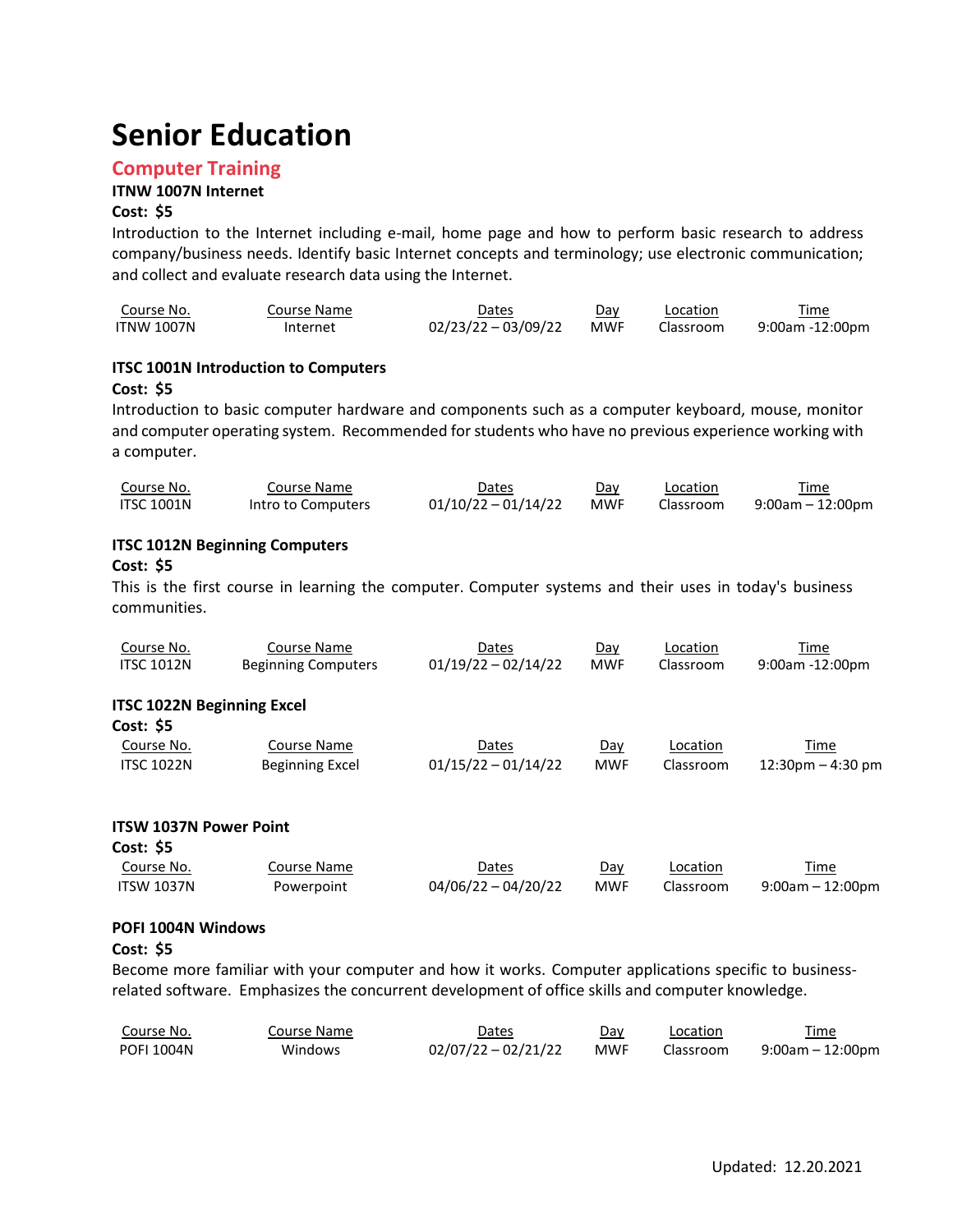#### **POFI 1024N Microsoft Office Word**

#### **Cost: \$5**

Learn to create, format, and edit documents. Introduction to word processing terminology, editing functions, formatting, and special text options.

| Course No.        | Course Name           | Dates               | Day        | Location  | Time             |
|-------------------|-----------------------|---------------------|------------|-----------|------------------|
| <b>POFI 1024N</b> | Microsoft Office Word | 03/01/22 - 04/04/22 | <b>MWF</b> | Classroom | 9:00am – 12:00pm |

### **Journaling**

#### **ENGL 106N Writing Your Story**

#### **Cost: \$5**

Transform your brilliant idea into an absorbing memoir that readers will not be able to put down. Begin by walking through the process of identifying your story and how best to tell it. You will develop your story through language, story structure, dramatic tension, dialogue, description and editing. You will also address the challenges of the writing life, such as how to create a productive practice, design a comfortable writing space, deal with rejection and find an audience.

| Course No.       | Course Name               | <b>Dates</b>        | Day  | Location  | Time                              |
|------------------|---------------------------|---------------------|------|-----------|-----------------------------------|
| <b>ENGL 106N</b> | <b>Writing Your Story</b> | 01/13/22 - 03/24/22 | Thur | Classroom | $3:00 \text{pm} - 5:00 \text{pm}$ |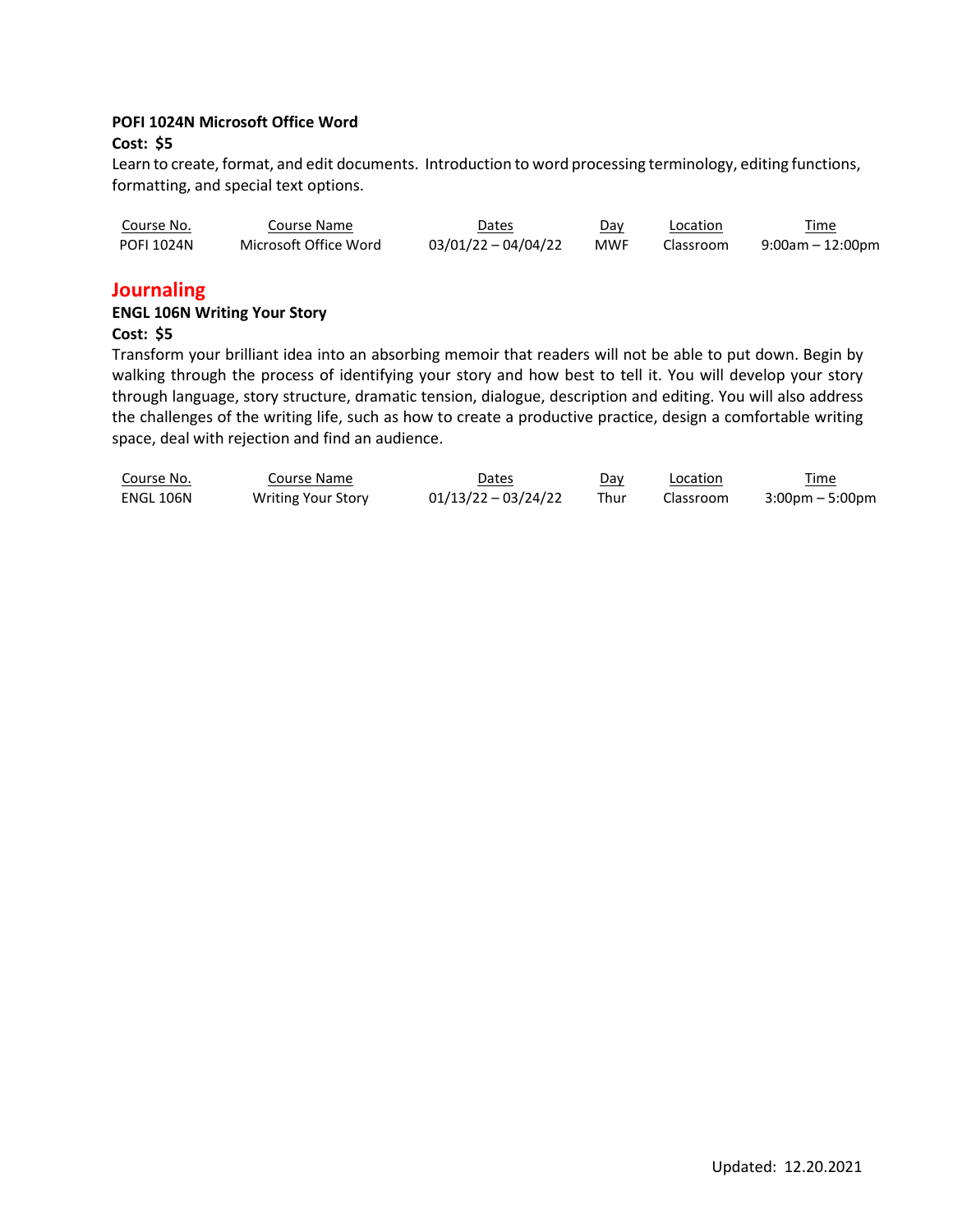# **Texas Mutual Safety Grant**

Over a 22-year period, Texas Mutual has awarded \$9.9 million in safety education grants with more than 35,000 students having attended free or discounted safety training offered at eleven colleges across Texas. The safety education grants are one way Texas Mutual is delivering on its commitment to build a stronger, safer Texas. Through this generous donation, Del Mar College is proud to be a part of this initiative and to offer, for a limited time only, **no cost** safety training in a variety of fields.

# **OSHA 30-Hour Construction**

#### **OSHT 1015 OSHA 30-hour Construction**

**No cost**

#### **Credential/Certificate: OSHA 30 Construction Completion Card**

Addresses the common occupational hazards; describe the components of effective workplace design and accident prevention program; and demonstrate correct selection and safe use of Personal Protective Equipment. Upon successful completion of the course, participants will receive an OSHA 30-Hour Construction Department of Labor course completion card.

| Course No. | Course Name             | Dates                 | <u>Day</u> | Location  | <u>Time</u>                       |
|------------|-------------------------|-----------------------|------------|-----------|-----------------------------------|
| OSHT 1015  | OSHA 30-HR Construction | $01/10/22 - 02/14/22$ | мw         | Classroom | $6:00 \text{pm} - 9:00 \text{pm}$ |
| OSHT 1015  | OSHA 30-HR Construction | $03/21/22 - 04/20/22$ | мw         | Classroom | $6:00 \text{pm} - 9:00 \text{pm}$ |

# **Safety Training**

#### **IEIR 1040 Electrical Arc Hazards Safety**

#### **No cost**

Electrical safety issues reviewed and discussed for industry field and plant personnel, safety professionals, students, general audience to keep worksites safe. Students will learn to recognize potential electrical problems and to recognize and address electrical accidents before they happen. Covers key regulatory issues for safety and compliance.

| Course No.       | Course Name                   | Dates    | <u>Day</u> | <b>Location</b> | <u>Time</u>    |
|------------------|-------------------------------|----------|------------|-----------------|----------------|
| <b>IEIR 1040</b> | Electrical Arc Hazards Safety | 01/14/22 | Fri        | Classroom       | 8:00am- 5:30pm |
| <b>IEIR 1040</b> | Electrical Arc Hazards Safety | 02/04/22 |            | Classroom       | 8:00am- 5:30pm |

#### **INTC 1020 Intro to Boilermaker/Boiler Operations Safety**

#### **No cost**

Basic awareness course to understand the principles, code requirements and practical knowledge needed in the construction, installation of boilers, maintenance and operations utilizing safety industry practices and ensuring compliance with all federal, local, state and industry safety regulations, rules, policies and standards.

| Course No.       | Course Name          | Dates                 | Day | <b>Location</b> | Time               |
|------------------|----------------------|-----------------------|-----|-----------------|--------------------|
| INTC 1020        | Intro to Boilermaker | $02/15/22 - 02/23/22$ | TWR | Classroom       | $6:30$ pm – 9:30pm |
| <b>INTC 1020</b> | Intro to Boilermaker | $03/01/22 - 03/09/22$ | TWR | Classroom       | $6:30$ pm – 9:30pm |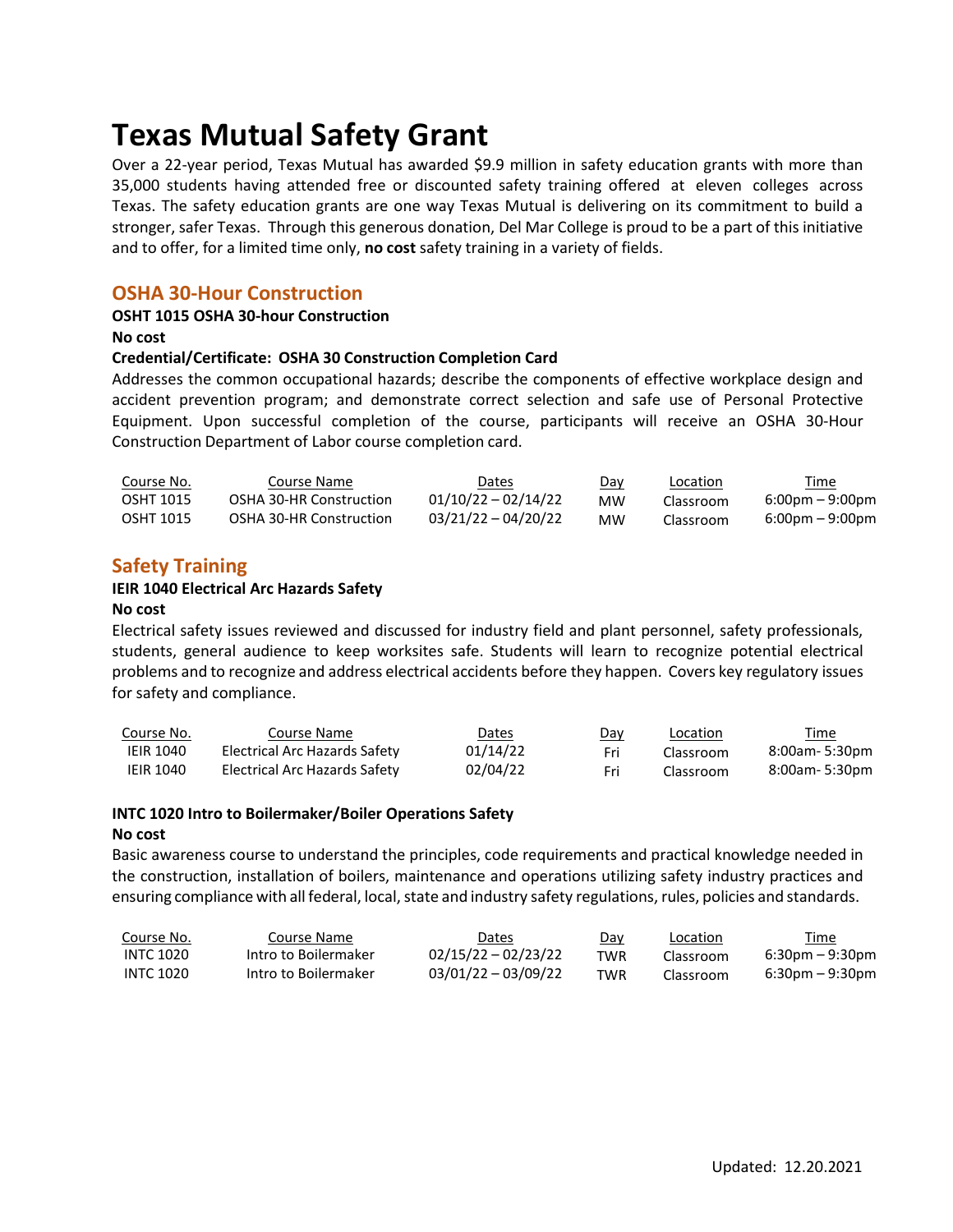#### **OSHT 2011 Process Safety Management No Cost**

Explores the major safety issues that affect the workplace, including general safety awareness, loss control and regulatory compliance. This course is an introduction of OSHA PSM Standard 1910.119 and is designed to provide students with an increased knowledge of the primary elements and how these elements apply to the affected workplace/community.

| Course No.       | Course Name                      | Dates    | <u>Day</u> | Location  | Time                |
|------------------|----------------------------------|----------|------------|-----------|---------------------|
| <b>OSHT 2011</b> | <b>Process Safety Management</b> | 01/20/22 | Thur       | Classroom | $8:00$ am – 5:30 pm |
| <b>OSHT 2011</b> | Process Safety Management        | 02/10/22 | Thur       | Classroom | $8:00am - 5:30pm$   |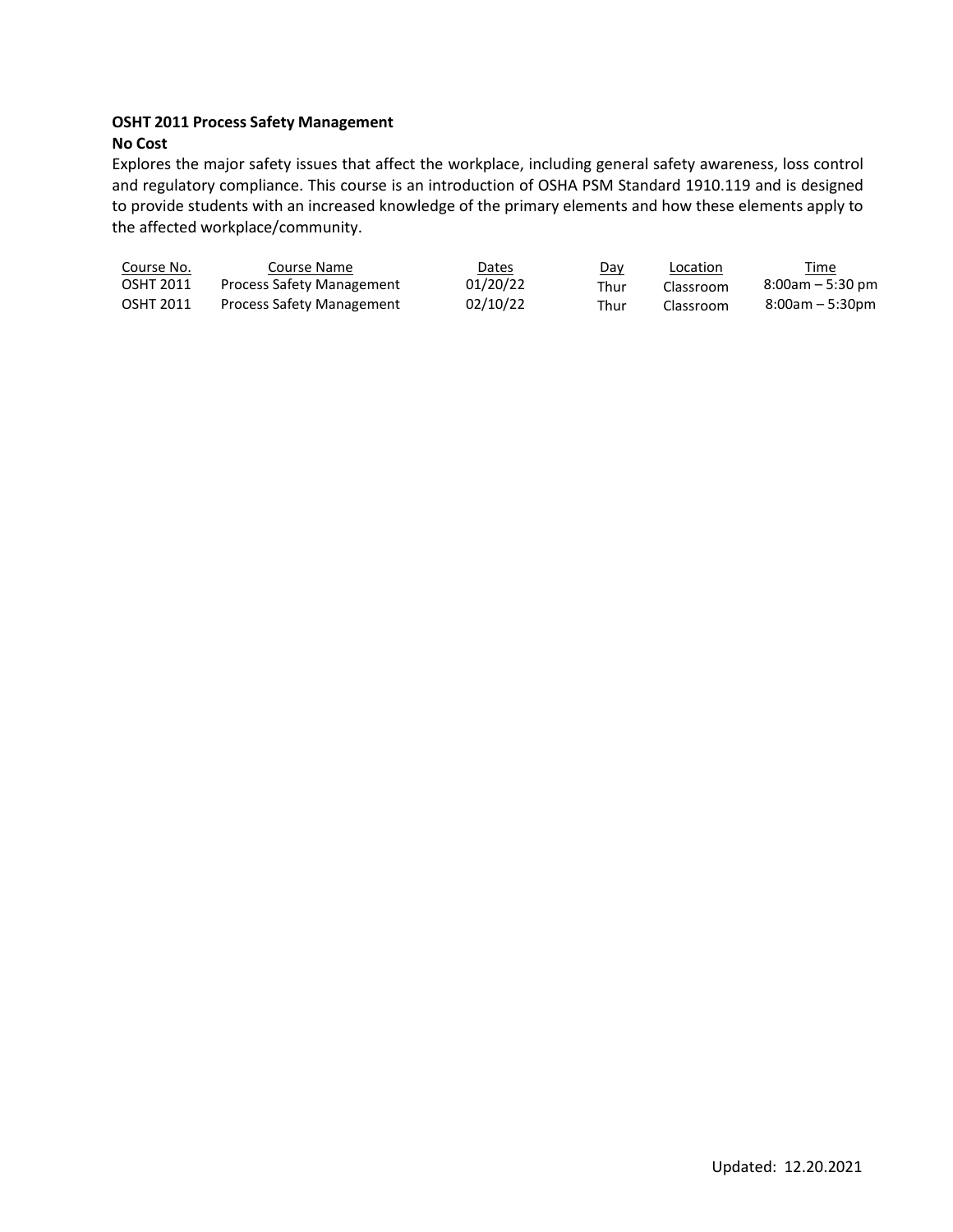# **Workforce Training**

### **Employability Skills**

#### **BMGT 1004 Workplace Critical Thinking and Problem Solving**

#### **Cost: \$20**

Helps students develop entry-level skills for the workplace and targets students interested in in improving and/or developing critical thinking and problem solving skills. Topics include interpreting data for effective problem solving and recommending corrective action.

| Course No.       | Course Name                                        | Dates                 | Day         | Location    | <u>Time</u> |
|------------------|----------------------------------------------------|-----------------------|-------------|-------------|-------------|
| <b>BMGT 1004</b> | Workplace Critical Thinking and<br>Problem Solving | $01/31/22 - 02/11/22$ | <b>INET</b> | Online Only | Self-paced  |
| <b>BMGT 1004</b> | Workplace Critical Thinking and<br>Problem Solving | $04/04/22 - 04/15/22$ | <b>INET</b> | Online Only | Self-paced  |
| <b>BMGT 1004</b> | Workplace Critical Thinking and<br>Problem Solving | $05/23/22 - 06/03/22$ | <b>INET</b> | Online Only | Self-paced  |

# **BUSG 1012 Professionalism in the Workplace**

#### **Cost: \$20**

Helps students develop entry-level skills for the workplace and targets students interested in improving/developing professionalism skills. Identify attitudes and values that contribute to effective work habits. Students will learn about professionalism, interpersonal skills, communication skills, effects of attitude and behavior in the workplace, and employability skills.

| Course No.       | Course Name                      | Dates                 | <u>Day</u>  | Location    | <u>Time</u> |
|------------------|----------------------------------|-----------------------|-------------|-------------|-------------|
| <b>BUSG 1012</b> | Professionalism in the Workplace | $01/24/22 - 02/04/22$ | INET        | Online Only | Self-paced  |
| <b>BUSG 1012</b> | Professionalism in the Workplace | $03/28/22 - 04/08/22$ | <b>INET</b> | Online Only | Self-paced  |
| <b>BUSG 1012</b> | Professionalism in the Workplace | $05/09/22 - 05/20/22$ | INET        | Online Only | Self-paced  |

#### **POFT 1000 Career Exploration and Planning Cost: \$40**

An in-depth career exploration course intended to assist individuals as they navigate and learn about various career options. This includes analyzing personal career interests, surveying, and researching career fields with related educational and training requirements, practicing the decision-making process, and job search skills such as completing applications and interviewing. Upon completion, students will have knowledge of various career options as well as their next steps towards achieving their career/educational goal.

| Course No. | Course Name                   | Dates                 | Day  | Location    | Time       |
|------------|-------------------------------|-----------------------|------|-------------|------------|
| POFT 1000  | Career Exploration & Planning | $01/10/22 - 02/04/22$ | INET | Online Only | Self-paced |
| POFT 1000  | Career Exploration & Planning | $03/21/22 - 04/15/22$ | INET | Online Only | Self-paced |
| POFT 1000  | Career Exploration & Planning | $05/02/22 - 05/27/22$ | INET | Online Only | Self-paced |

#### **POFT 1004 Business Writing for the Workplace**

#### **Cost: \$20**

A study of the basic elements of composition for business documents such as business emails, texts, and letters.

| Course No. | Course Name                        | Dates                 | Day  | Location    | Time       |
|------------|------------------------------------|-----------------------|------|-------------|------------|
| POFT 1004  | Business Writing for the Workplace | $02/07/22 - 02/18/22$ | INET | Online Only | Self-paced |
| POFT 1004  | Business Writing for the Workplace | 03/21/22 - 04/01/22   | INET | Online Only | Self-paced |
| POFT 1004  | Business Writing for the Workplace | 04/25/22 - 05/06/22   | INET | Online Only | Self-paced |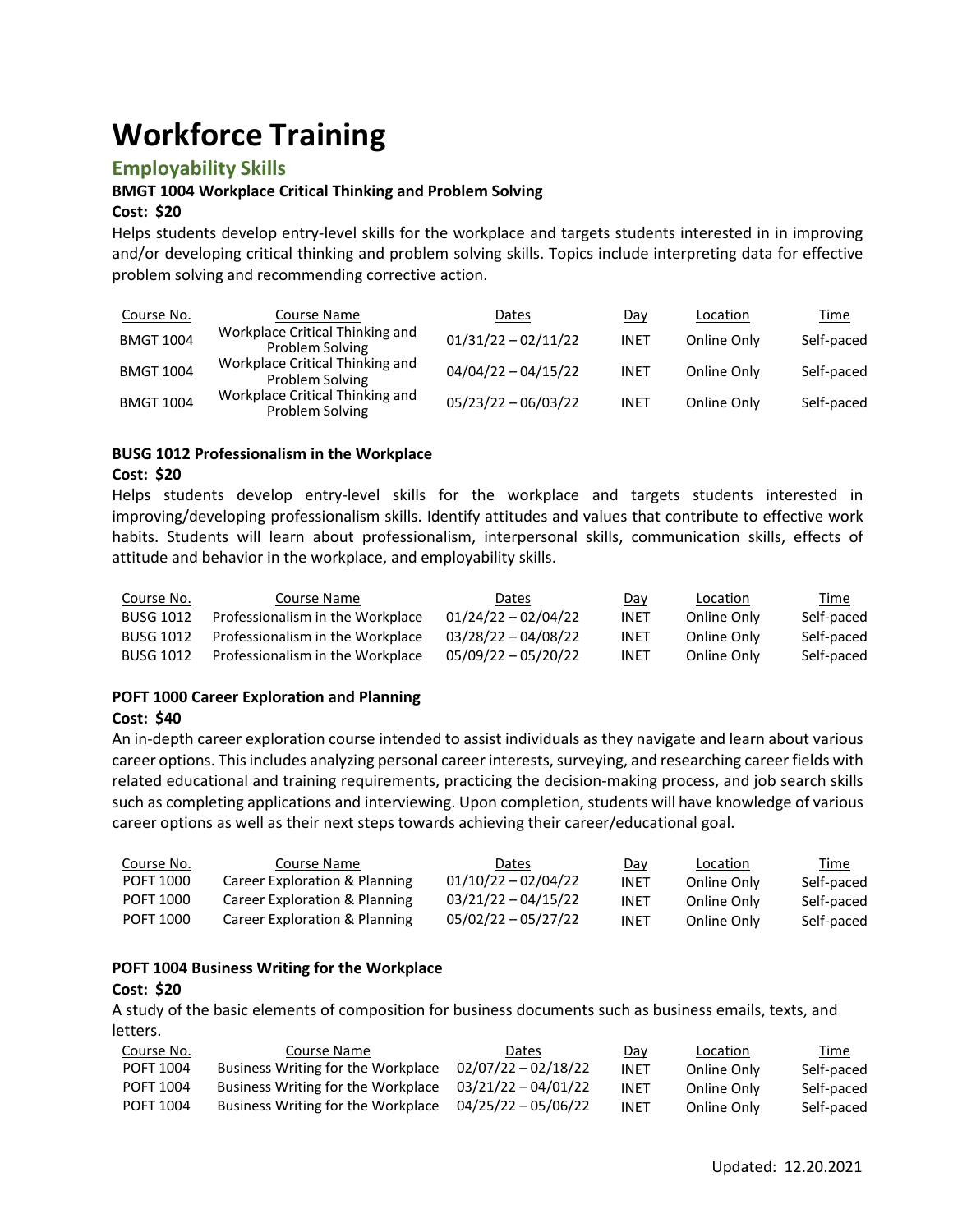# **Records Management**

# **POFT 1019 Records and Filing Management**

#### **Cost: \$100**

Develop basic records information management skills for the workplace including manual and electronic filing. Topics include records management, alphabetic indexing, electronic filing management, and storing, retrieving and transferring records. This is an ideal course for anyone working in an office setting.

| Course No. | Course Name                   | Dates                 | Day  | <b>Location</b> | <u>Time</u> |
|------------|-------------------------------|-----------------------|------|-----------------|-------------|
| POFT 1019  | Records and Filing Management | $02/14/22 - 04/01/22$ | INET | Online Only     | Self-paced  |
| POFT 1019  | Records and Filing Management | $04/18/22 - 05/27/22$ | INET | Online Only     | Self-paced  |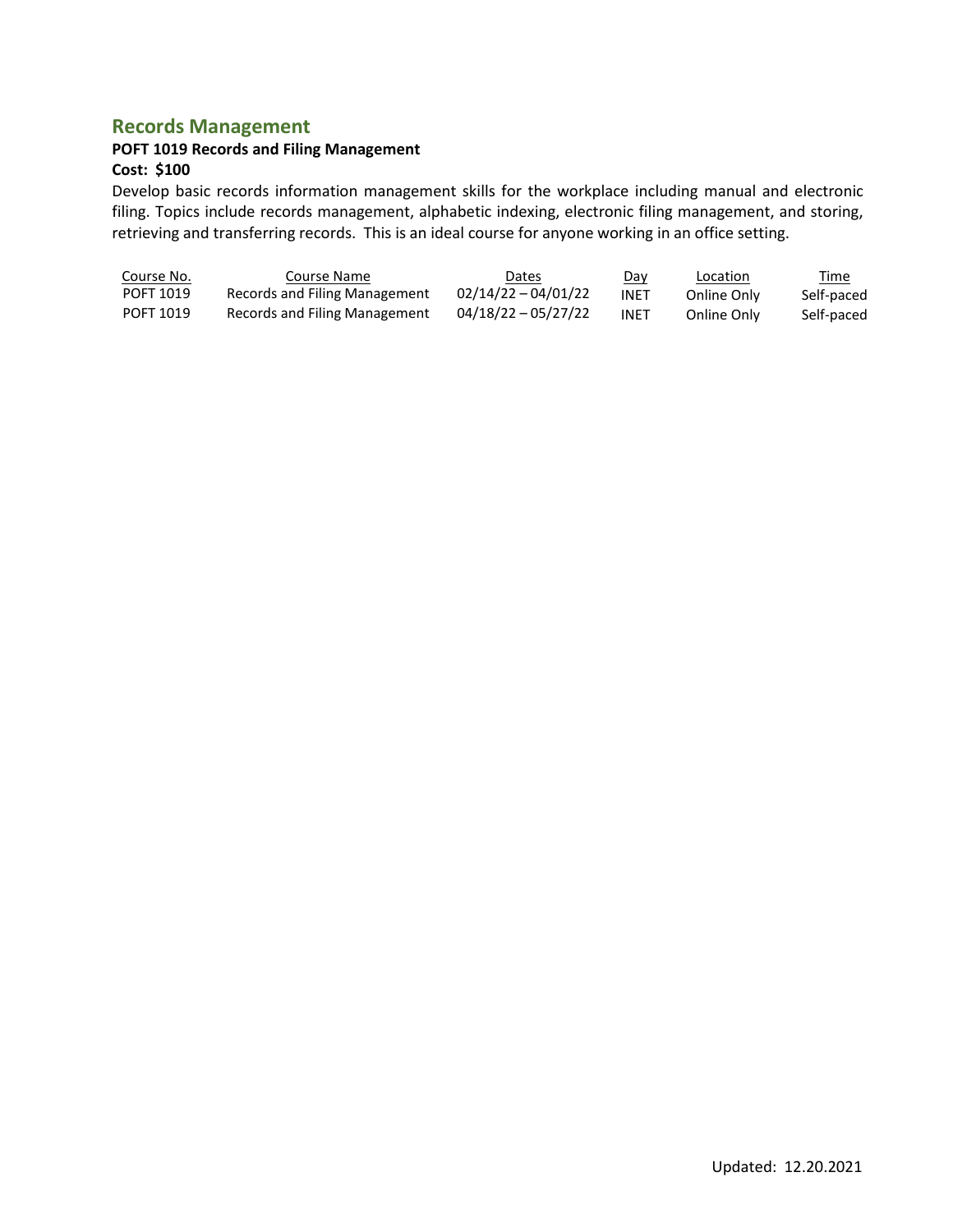# **Workforce Skills Awards**

# **Accounting Clerk (Bookkeeper) CE Workforce Skills Award (WSA)**

**ACNT 1003 Introduction to Accounting ACNT 1005 Forensic Accounting ACNT 1011 introduction to Computerized Accounting ACNT 1013 Computerized Accounting Applications Mirrored courses/4 courses \$400 per course Credential/Certificate: Workforce Skills Award (WSA)** A study of analyzing, classifying, and recording business transactions in a manual and computerized environment. Emphasis on understanding the complete accounting cycle and preparing financial statements,

# bank reconciliations and payroll.

# **Air Conditioning CE Workforce Skills Award (WSA)**

**HART 1001 Basic Electricity for HVAC**

**HART 1007 Refrigeration Principles**

**HART 1010 HVAC Shop Practices and Tools**

**Mirrored courses/3 courses**

**\$400-\$505 per course**

#### **Credential/Certificate: Workforce Skills Award (WSA)**

This fast track program introduces students to the refrigeration cycle, heat transfer theory, temperature/pressure relationship, refrigerant handling, refrigeration components proper tool and instrument use, and safety. Program reviews principles of electricity as required by HVAC, including proper use of test equipment, electrical circuits and component theory and operation.

| Course No.       | Course Name                            | <b>Dates</b>          | Day | Location | Time                  |
|------------------|----------------------------------------|-----------------------|-----|----------|-----------------------|
| <b>HART 1001</b> | <b>Basic Electricity for HVAC</b>      | $01/19/22 - 03/09/22$ | w   | Hybrid   | $5:30pm - 9:20pm$     |
| <b>HART 1001</b> | <b>Basic Electricity for HVAC</b>      | $01/24/22 - 03/07/22$ | M   | Hybrid   | $8:00am - 11:50am$    |
| <b>HART 1007</b> | <b>Refrigeration Principles</b>        | $01/19/22 - 03/09/22$ | w   | Hybrid   | $5:30$ pm $-9:20$ pm  |
| <b>HART 1007</b> | <b>Refrigeration Principles</b>        | $01/24/22 - 03/07/22$ | M   | Hybrid   | $8:00$ am $-11:50$ am |
| <b>HART 1010</b> | <b>HVAC Shop Practices &amp; Tools</b> | $03/21/22 - 05/09/22$ | м   | Hybrid   | $8:00$ am - 11:50am   |
| <b>HART 1010</b> | <b>HVAC Shop Practices &amp; Tools</b> | $03/21/22 - 05/09/22$ | M   | Hybrid   | $5:30$ pm $-9:20$ pm  |

# **Automotive Applied Technology CE Workforce Skills Award (WSA)**

**AUMT 1005 Introduction to Automotive Technology**

**AUMT 1007 Automotive Electrical Systems**

**AUMT 1010 Automotive Brake Systems OR AUMT 1016 Automotive Suspension and Steering Systems Mirrored courses/3 courses**

**\$400 per course**

#### **Credential/Certificate: Workforce Skills Award (WSA)**

An introduction to the automotive industry including automotive electrical systems, safety practices, shop equipment and tools, vehicle subsystems, service publications, professional responsibilities and basic automotive maintenance. Program reviews the operation and repair of drum/disc type brake systems with topics including brake theory, diagnosis, and repair of power, manual, anti-lock brake systems and parking brakes.

| Course No. | Course Name                                                  | Dates | Day | Location  | Time             |
|------------|--------------------------------------------------------------|-------|-----|-----------|------------------|
|            | AUMT 1005 Intro to Automotive Technology 01/18/22 - 05/11/22 |       | MT  | Classroom | 5:50pm – 10:55pm |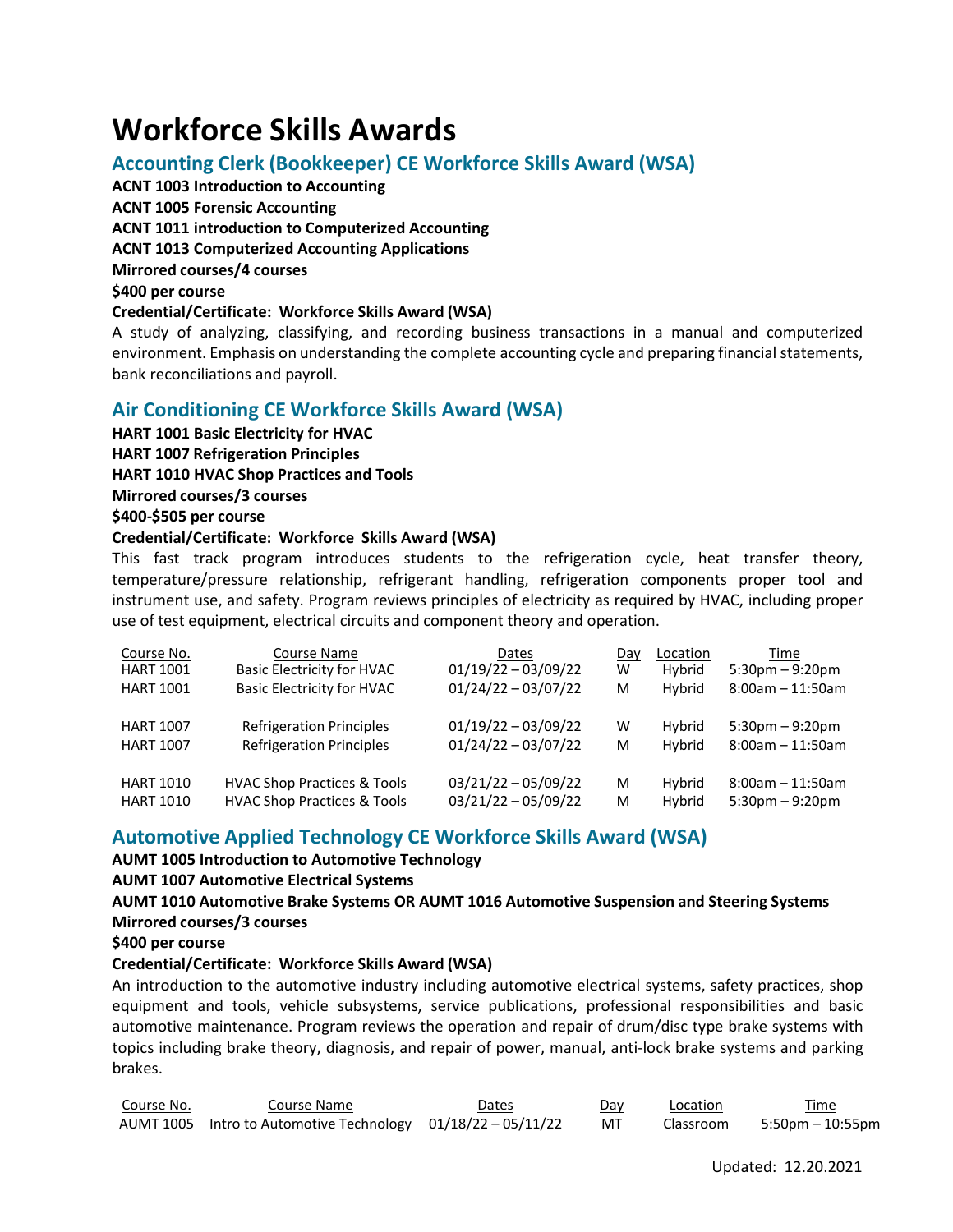# **Basic Carpentry CE Workforce Skills Award (WSA)**

**CNBT 1000 Residential and Light CNBT 1010 Basic Construction Safety CRPT 1029 Introduction to Carpentry CRPT 1091 Basic Framing and Carpentry Mirrored courses/4 courses \$400 per course**

#### **Credential/Certificate: Workforce Skills Award (WSA)**

Students learn the basics to prepare them for a career in the construction field. Courses include Introduction to Carpentry, Residential and Light Commercial Blueprint Reading, Basic Framing and Carpentry Maintenance Skills, and OSHA Regulations for the Construction industry.

| Course No. | Course Name                 | Dates               | Day | Location | Time            |
|------------|-----------------------------|---------------------|-----|----------|-----------------|
| CRPT 1091  | Special Topics in Carpentry | 03/21/22 - 05/11/22 | W   | Hybrid   | 5:30pm – 8:20pm |

# **Billing and Coding – CE Workforce Skills Award (WSA)**

#### **HITT 1013 Coding and Insurance**

#### **Cost: \$250**

An overview of skills and knowledge in ICD and CPT coding and claims forms for reimbursement of medical services.

| Course No. | Course Name          | Dates                 | Day | Location  | Time                              |
|------------|----------------------|-----------------------|-----|-----------|-----------------------------------|
| HITT 1013  | Coding and Insurance | $01/17/22 - 03/04/22$ | мw  | Classroom | $8:00$ am – 12:00pm               |
| HITT 1013  | Coding and Insurance | $04/04/22 - 05/20/22$ | TR  | Hybrid    | $6:00 \text{pm} - 9:00 \text{pm}$ |
| HITT 1013  | Coding and Insurance | $05/16/22 - 07/01/22$ | TR  | Hybrid    | $9:00$ am - 12:00pm               |

#### **HITT 2045 Coding Certification Exam Review**

#### **Cost: \$100**

Review of coding competencies and skills in preparation for the coding certification exam.

| Course No.       | Course Name             | Dates               | Dav | Location  | Time             |
|------------------|-------------------------|---------------------|-----|-----------|------------------|
| <b>HITT 2045</b> | Coding Cert Exam Review | 03/14/22 - 04/01/22 | MW  | Classroom | 8:00am - 12:00pm |
| HITT 2045        | Coding Cert Exam Review | 05/23/22 - 06/10/22 |     | Hybrid    | 6:00pm – 9:00pm  |

#### **POFM 1000 Basic Medical Coding**

#### **Cost: \$250**

Presentation and application of basic coding rules, principles, guidelines and conventions utilizing various coding systems.

| Course No.       | Course Name                 | Dates                 | Day | Location | Time                              |
|------------------|-----------------------------|-----------------------|-----|----------|-----------------------------------|
| <b>POFM 1000</b> | <b>Basic Medical Coding</b> | $02/14/22 - 04/01/22$ |     | Hybrid   | $6:00 \text{pm} - 9:00 \text{pm}$ |
| <b>POFM 1000</b> | <b>Basic Medical Coding</b> | $04/04/22 - 05/13/22$ |     | Hybrid   | $9:00$ am - 12:00pm               |

# **Building Maintenance Applied Technology CE Workforce Skills Award (WSA)**

**CRPT 1091 Special Topics in Carpentry HART 1001 Basic Electricity for HVAC HART 1010 HVAC Shop Practices and Tools PFPB 1021 Plumbing Maintenance and Repair Mirrored courses/4 courses \$400 - \$505 per course**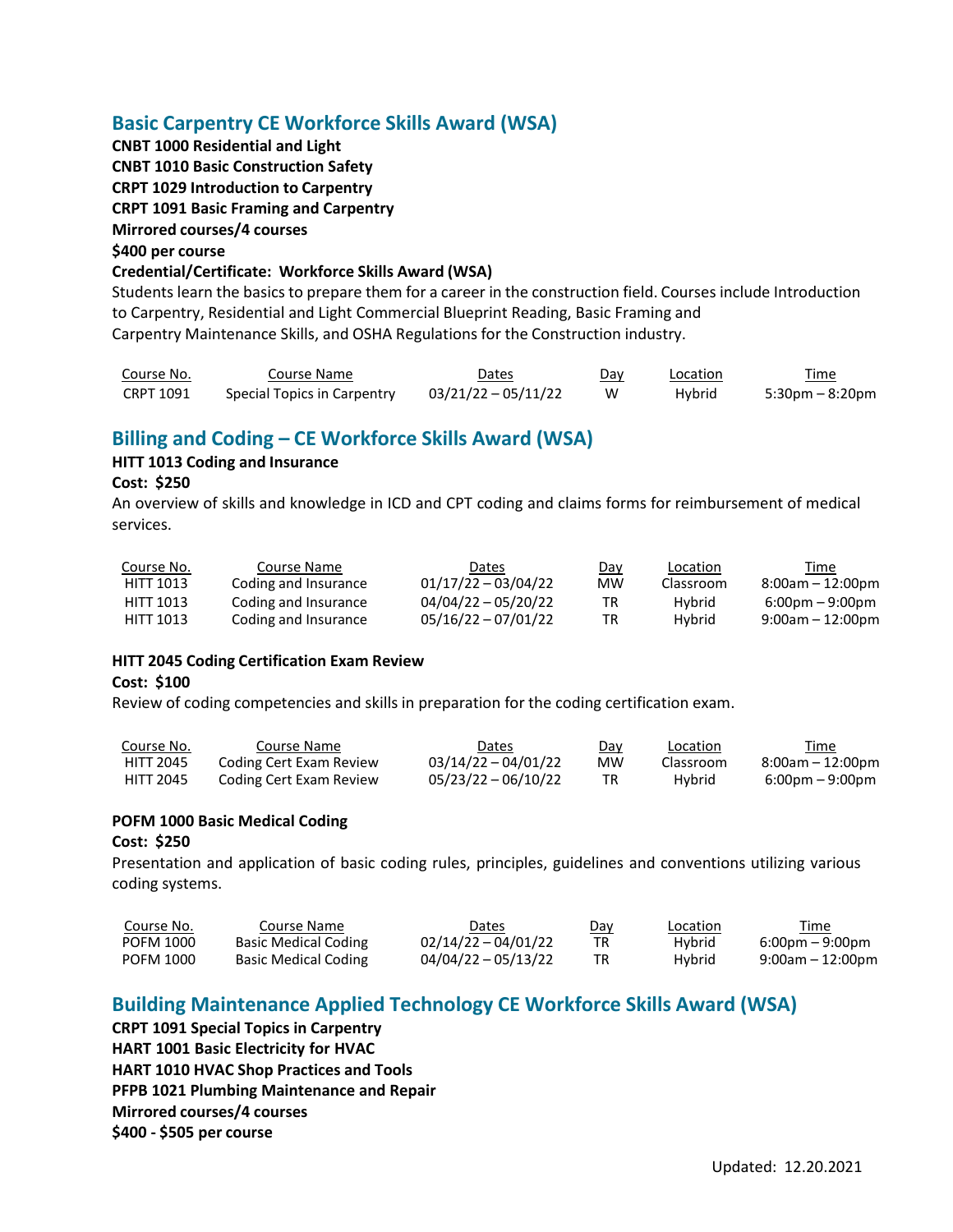#### **Credential/Certificate: Workforce Skills Award (WSA)**

An introduction to building maintenance fundamentals including basic framing and carpentry maintenance skills. Students will also learn proper application use for tools and instruments and will learn the fundamental structure and function of plumbing systems.

| Course No.       | Course Name                            | Dates                 | Day | Location | Time                              |
|------------------|----------------------------------------|-----------------------|-----|----------|-----------------------------------|
| <b>CRPT 1091</b> | Special Topics in Carpentry            | $03/21/22 - 05/11/22$ | W   | Hybrid   | $5:30 \text{pm} - 8:20 \text{pm}$ |
| <b>HART 1001</b> | <b>Basic Electricity for HVAC</b>      | $01/19/22 - 03/09/22$ | W   | Hybrid   | $5:30 \text{pm} - 9:20 \text{pm}$ |
| <b>HART 1001</b> | <b>Basic Electricity for HVAC</b>      | $01/24/22 - 03/07/22$ | M   | Hybrid   | $8:00am - 11:50am$                |
| <b>HART 1010</b> | <b>HVAC Shop Practices &amp; Tools</b> | $03/21/22 - 05/09/22$ | M   | Hybrid   | $8:00$ am $-11:50$ am             |
| <b>HART 1010</b> | <b>HVAC Shop Practices &amp; Tools</b> | $03/21/22 - 05/09/22$ | M   | Hybrid   | $5:30$ pm $-9:20$ pm              |
| <b>PFPB 1021</b> | Plumbing Maintenance & Repair          | $03/21/22 - 05/11/22$ | M   | Hybrid   | $5:00$ pm $-11:50$ pm             |

#### **Legal Secretary CE Workforce Skills Award (WSA)**

#### **POFL 1005 Legal Terminology and the American Legal System**

#### **Cost: \$150**

Presents an overview of legal terminology and how these terms are used in legal settings.

| Course No.       | Course Name       | Dates                 | Dav         | Location    | Time       |
|------------------|-------------------|-----------------------|-------------|-------------|------------|
| <b>POFL 1005</b> | Legal Terminology | $02/07/22 - 03/25/22$ | <b>INET</b> | Online Only | Self-paced |

#### **POFL 1003 Legal Office Procedures I**

#### **Cost: \$300**

Fundamental administrative duties of the legal administrative assistant. Describe the types of activities legal support personnel perform; identify the basic components of office technology; describe organizational and time management principles and identify elements of professionalism for the legal administrative assistant.

| Course No. | Course Name               | Dates               | Dav         | Location    | Time       |
|------------|---------------------------|---------------------|-------------|-------------|------------|
| POFL 1003  | Legal Office Procedures I | 03/28/22 - 06/03/22 | <b>INET</b> | Online only | Self-paced |

# **Management Development CE Workforce Skills Award (WSA)**

**ACNT 1003 Introduction to Accounting 1**

**BMGT 1001 Supervision (Capstone)**

**BMGT 1027 Principles of Management**

**HRPO 1011 Human Relations**

**Mirrored courses/4 courses**

**\$400 per course**

**Credential/Certificate: Workforce Skills Award (WSA)**

A study of concepts, theories and issues in the management field. Emphasis on practical application of the principles and concepts of the behavioral sciences to interpersonal relationships in the business environment.

#### **Millwright – Industrial Maintenance Mechanic CE Workforce Skills Award (WSA)**

**MCHN 1038 Basic Machine Shop I MCHN 2005 Millwright III MCHN 2007 Millwright IV Mirrored courses/3 courses \$400 per course Credential/Certificate: Workforce Skills Award (WSA)**